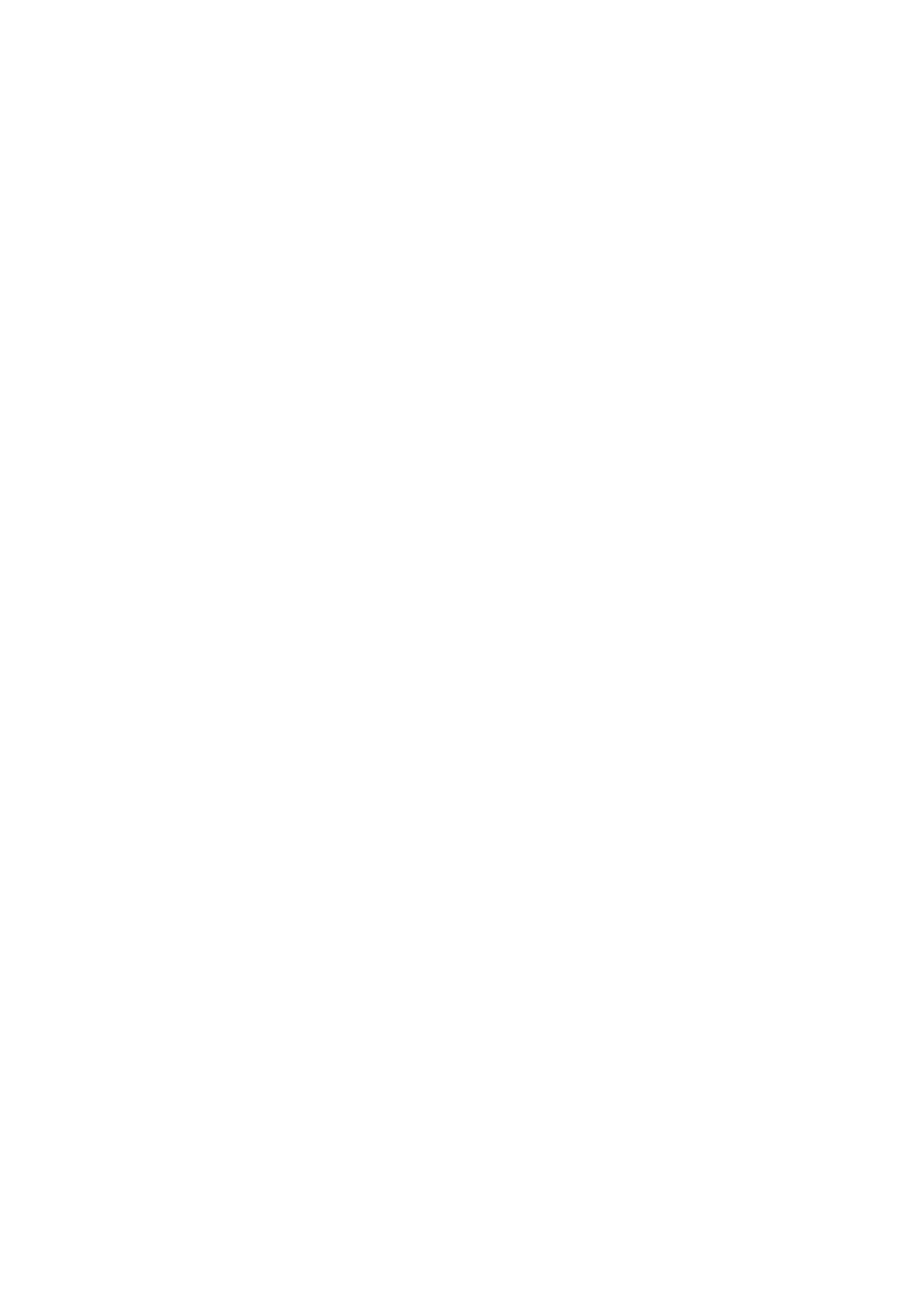## **Foreword**

This report is the documentation for the exercise part of the course "Artificial Intelligence" taken by the author at Halmstad University during spring 2006. This first exercise focuses on the development of a simple  $A^*$ -based path-finding agent. Since the author has little experience using the Python language, he has taken this assignment as an opportunity to increase his skills in the said programming language, as well as try it out as an alternative to the languages he is already proficient in.

Since Python seems to be a somewhat less widely used language among the rest of the students, a brief introduction to the language is included, as well as an overview of some of the practices commonly used in conjunction with it. The authors thoughts on the programming language is also part of the report.

## **How to use the main program**

The script implementing the agent is launched from the command line like any other program. One argument is required, the map filename that the agent should solve. Example:

\$ ./ai\_exercise\_1.py maps/default.map

This will launch the program with the map "default.map". You can then choose to run it interactively or fully automatic. You choose by entering the number that corresponds to the choice you want to make. In interactive mode, you can see each step of the solving process, complete with the nodes in the open and closed list. Open nodes are marked by a plus sign ("+"), and closed nodes by a minus sign  $("$ -").

Once a solution has been found, the final path will be drawn with "o" characters to visualize it.

If you would like to skip ahead a certain number of iterations (watching each expansion gets old kinda quick), just enter the number you want to skip and press enter. The solving process is then advanced at full speed for the specified number of steps. It then stops and displays the map again. If a solution is found before the requested number of steps have transpired, the simulation is halted and the solution is shown.

## **How to use the map conversion tool**

Included in this package is a small tool called map\_convert.py. It is an extremely simple script that is used to generate a *weighted* map from a standard *binary* type map. It replaces all whitespace characters with a random integer between 1 and 9, thus giving us a "terrain map".

The tool is used from the command line, using the following syntax:

```
$ ./map_convert.py source.map target.map
```
Where source, map is the filename of the original binary map, and target, map is the filename of the new, weighted map. Using a weighted map as an input file is illegal, and the result unspecified.

The map conversion tool is flawed in its design, see the section titled "Handling weighted maps".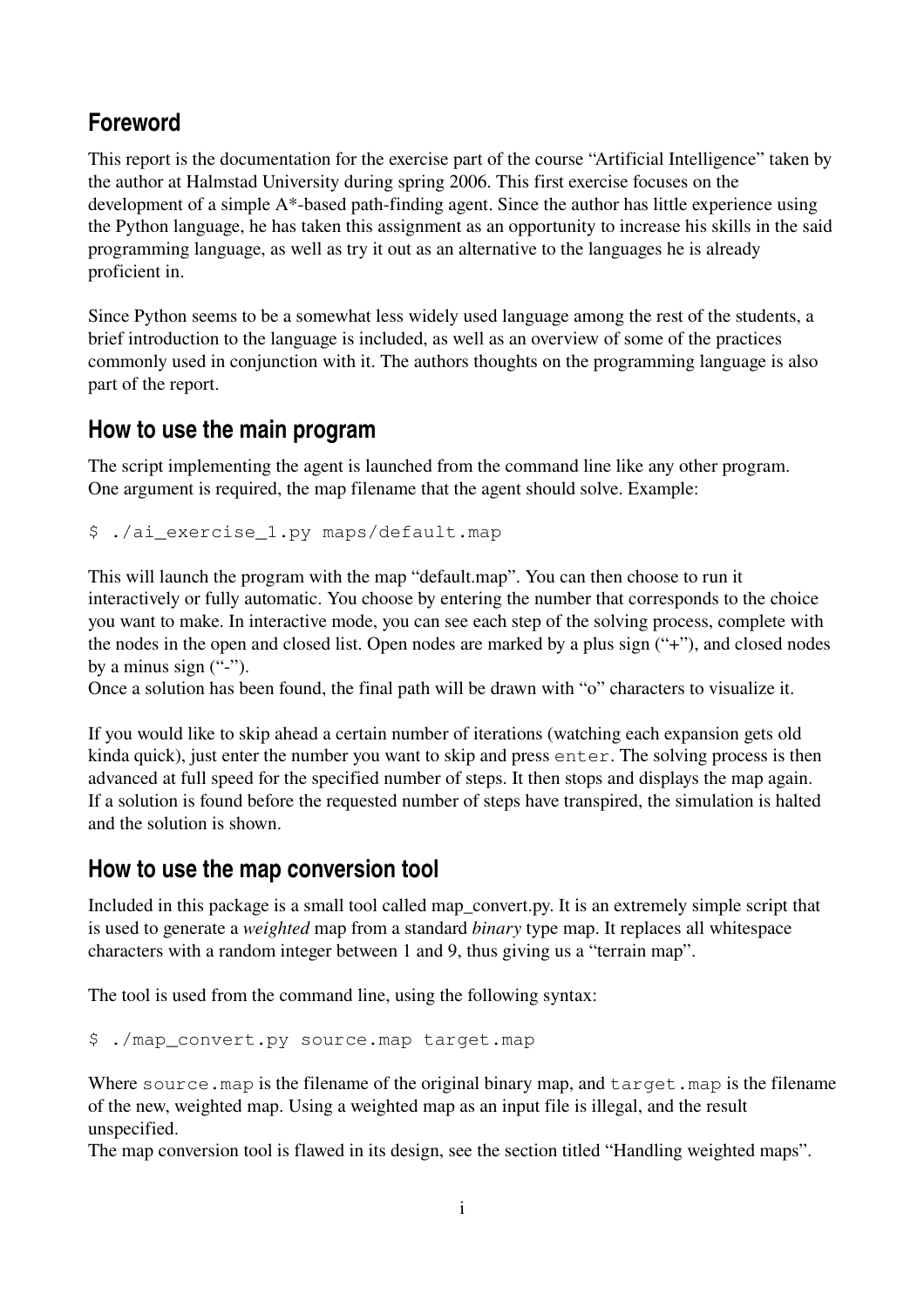# **Table of Contents**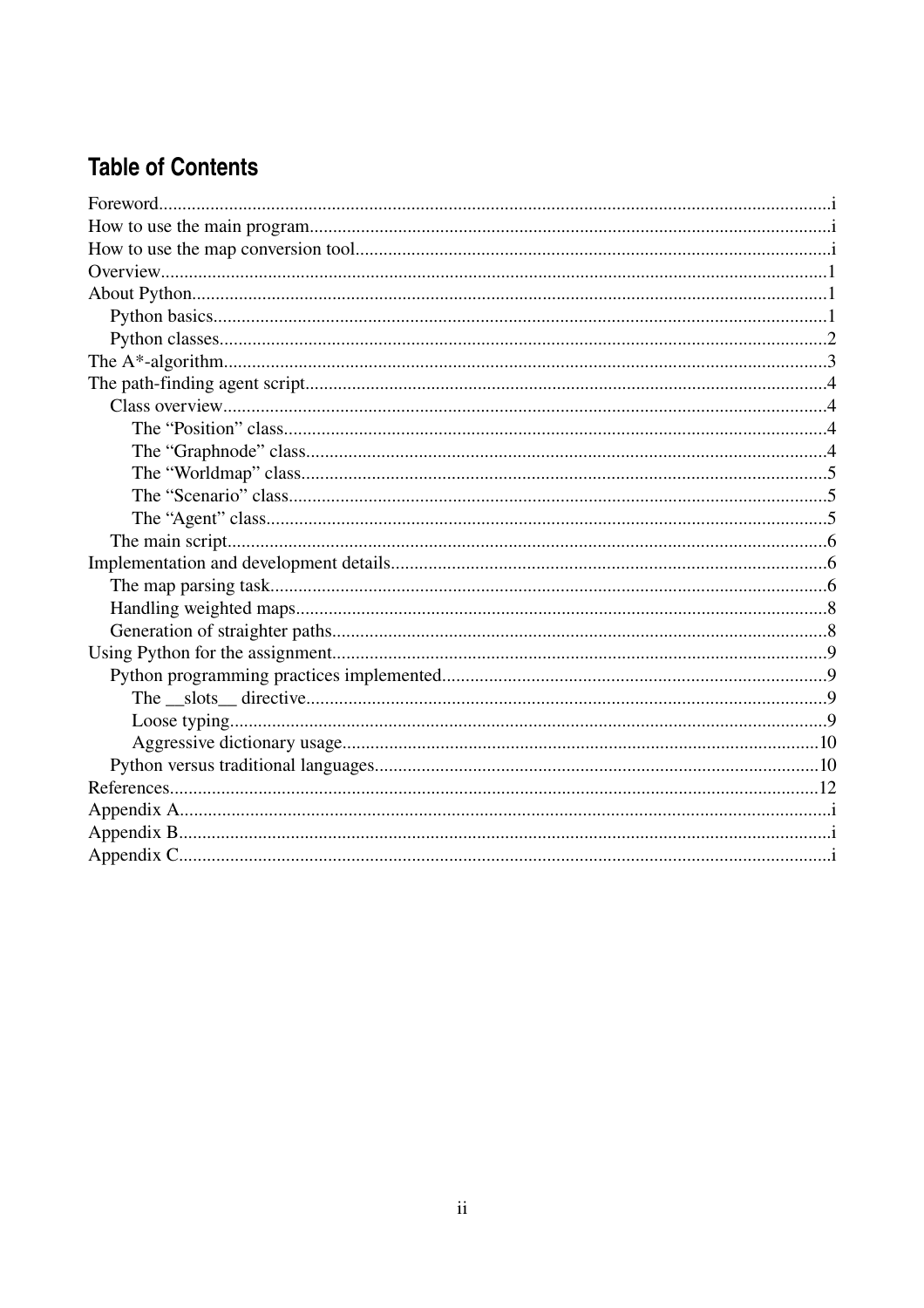# **Overview**

As part of the course Artificial Intelligence at Halmstad University, we are required to implement an agent that uses the well-known  $A^*$ -algorithm to solve a simple maze problem. We must implement a program (in a language of our choice) that can load a simple text file containing the description of a maze, consisting of different squares (passable, impassable, possibly with varying "occupational cost") as well as a start and goal location.

The agent must then be able to find it's way to the goal node using the  $A^*$ -algorithm. The agent's progress must be visualized, and the user should be able to watch each iteration of the problem solving process on the screen. In addition, the agent must be able to generate paths that are as straight as possible at the user's discretion.

# **About Python**

I have chosen to implement this agent in the Python language. It is a interpreted, dynamically typed language suitable for rapid prototyping. It has automatic garbage collection, all access is performed "by reference" and it has support for object-oriented programming.

Some of it's more unusual properties includes the use of indentation (as opposed to the more widespread use of curly braces) to define blocks of code. In addition, variable names are created onthe-fly, without the need of prior, explicit declaration. In this respect, it behaves like a "slack" scripting language, such as PHP. On the other hand, Python does not require the user to prefix all variable names with a special symbol, as do most scripting languages.

Many features in Python is implemented by special naming conventions. For example, the overloading of an operator for a class is done by a creating a regular method with a special, reserved name, typically starting and ending with a pair of underscore marks. For example, the addition operator  $(+)$ , is implemented by defining a method called  $\qquad$  add  $\qquad$  ().

## *Python basics*

Standard container classes in Python includes the list (an ordered, sequential-access collection), the dictionary (associative, unordered container, similar to Perl's hash), the set container and its immutable cousin, frozenset. In addition to those, there exists a number of support container types such as iterators and range (enumeration) types, but those are seldom or never created explicitly by the user, but rather by language constructs. Python also has a native string class, dubbed str.

The Python equivalent of NULL  $(C, Java)$ , NIL  $(Perl)$  and  $0 (C++)$  is None.

Strings in Python can be enclosed in either single or double quotes. Triple-qouted strings can span multiple source lines. Strings are concatenated using the plus sign (+). Formatted string output is usually performed using the  $\frac{1}{2}$  operator, which takes a printf-style style string as left hand operand, and a tuple (an immutable list) of values as the right.

In Python, functions are declared by the def keyword. Then comes the argument list (enclosed in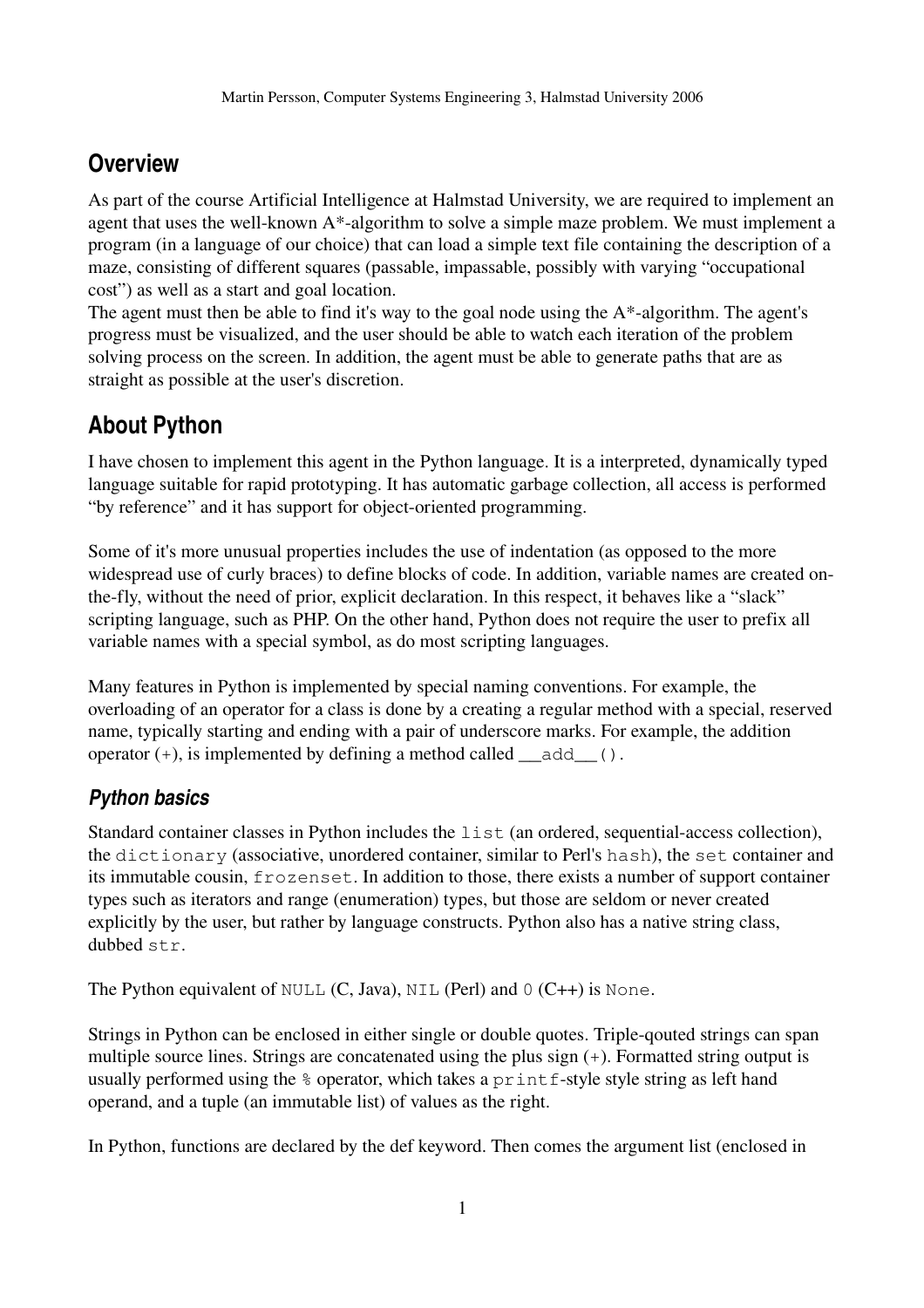brackets, terminated by a colon), and after that the function body.

```
def my function (arg1, arg2):
    """A simple test function."""
        print "Argument 1: " + str(arg1)
        print "Argument 2: " + str(arg2)
        return True
```
*Text 1: A simple function definition.*

The above example shows the use of the documentation string in order to describe the function for other users. Python uses this in addition to regular comments to make it easier to maintain code documentation, much in the spirit of javadoc.

The return value is never declared in a Python function, it is determined at run-time.

#### *Python classes*

```
class MyClass (object):
    """This is a completely fake class."""
    def __init__ (self, name = "Mr Fooblesworth):
        self.name = name    def doStuff (self):
                pass
```
*Text* 2: A simple "new-style" class with a constructor and an empty method.

Classes are declared by the class keyword, followed by the class name, and any parent classes enclosed in brackets. The line is terminated by the colon. Then the body of the class follows, which consists mainly of method bodies.

Python classes require no explicit member declaration. Members are created when referenced, much like regular variables do. The convention is to create them all in the "constructor" method, called \_\_init\_\_(), with valid invariants. Please note that the term "constructor" isn't really valid for the init () method, since it has no real part in the construction of the actual object in memory.

This is shown in the example above, along with the use of a default argument and the pass keyword, which is used to implement stub methods (empty methods) in classes, as well as empty functions (in structured programming). Also note the ever-present  $s \in \mathbb{R}$  keyword, which must be the first argument to any *bound* method in a class, as well as prefixed to any member identifier. If the self keyword is not present as the first argument, a method is determined to be *unbound*, it is not associated with an object instance, but rather with the class itself. This is equivalent of Java/C++ static methods.

As of Python 2.2, a new way of declaring classes emerged, commonly referred to as *new-style classes*. A top-level new-style class is required to inherit from the default object base class. New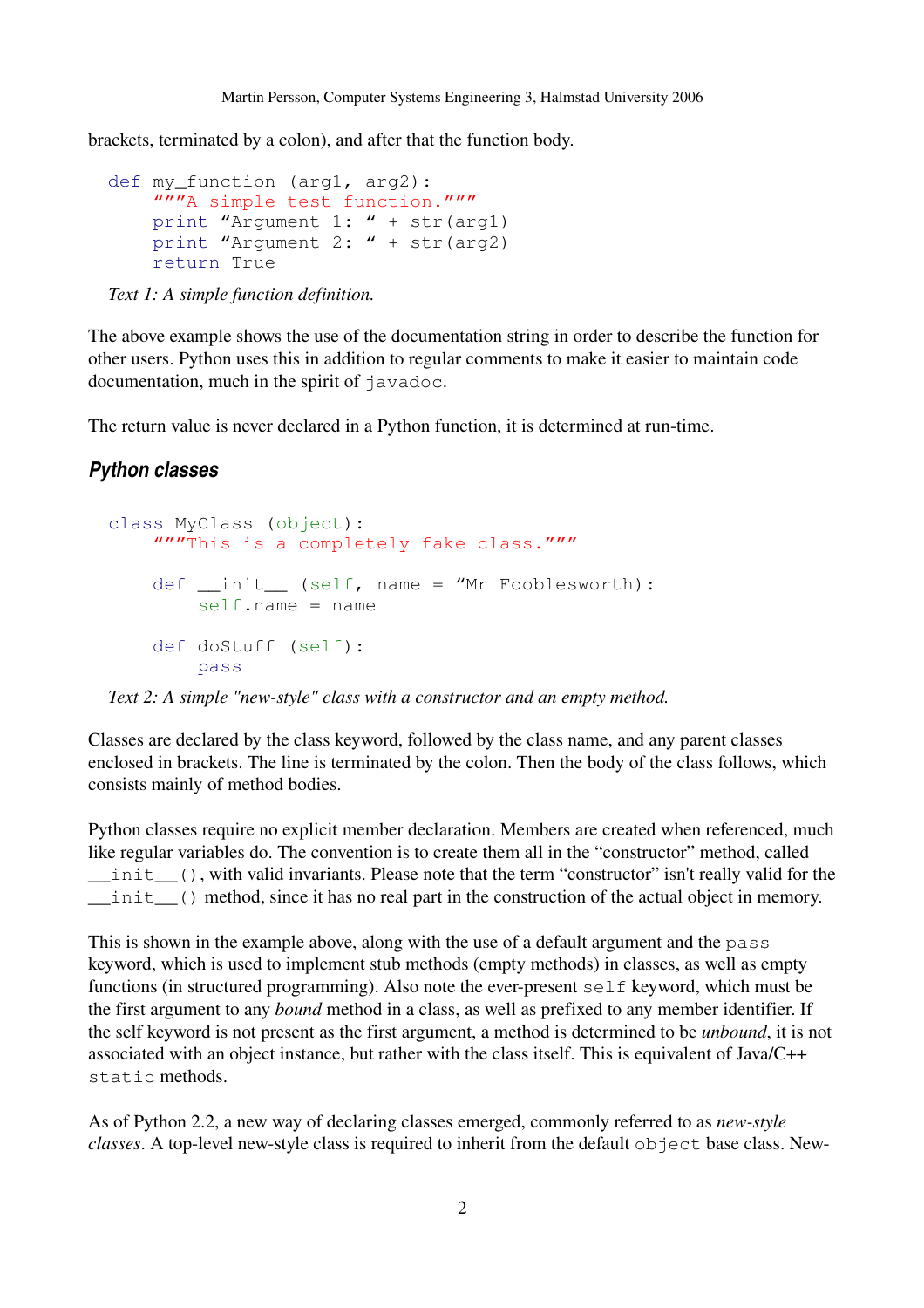style classes are able to implement more of the specialized methods which works as operators, and have more functionality.

Python class members and methods are public by default. There exists limited support for hiding certain data in never versions. This is done by naming the members and methods with two leading underscores, and at most one trailing underscore.

A useful method that one can implement in ones classes is the \_\_str\_\_() method. It's purpose is much like Java's toString(); to provide a user-readable string representation of the object. Python will automatically use this method whenever it needs a string representation of ones object, such as when you try to print it to the terminal.

I will further discuss Python's properties later in this document. There is a lot to be said about it...

## **The A\*algorithm**

The search algorithm that we will implement in this exercise is the well-known  $A^*$ -algorithm (pronounced "A-star"). It is a simple *best-first* algorithm, based which performs *informed searches*. Best-first simply means that the algorithm expands the *seemingly* best node first, based on information that it (partially) gets from the *heuristic function* that is a core component of the algorithm.

The inclusion of this function is what makes  $A^*$  an informed (heuristic) search algorithm. It means it can measure how close it is to archive it's goal for any given node in the search graph. The algorithm uses this heuristic in order to guess which nodes it should expand first in order to find the solution as fast as possible. A simper, non-informed search algorithm such as *Dijkstra* have no clue weather a given node is even in the general direction of the goal node, and simply tries every possible combination of nodes until it finds a solution. This behavior is also known as the *bruteforce* approach.

An interesting aspect of A\* is it's *backtracking behavior*. Backtracking is the process of abandoning the currently expanded path (usually because the path cost has exceeded a given limit) and looking elsewhere for a solution. A\* can abruptly abort the expansion of a path and start expanding nodes at another location, only to return to the path later. Other algorithms often expand a given subtree to a certain depth before reevaluating it's choices. A<sup>\*</sup>, however, re-evaluates *all* available nodes at each iteration, always choosing the best one,

This can be observed in the running algorithm whenever it has to find a way around an obstacle that blocks the optimal straight-line path to the goal node.  $A^*$  will hit the target, and try to find a way around it by "sliding" along the obstacle. At a certain point, the cost of sliding along the obstacle will become so great that A\* decides a better path might exist elsewhere, and will expand another node which isn't in the path it just tried to plot around the obstacle. It might even choose to go back all the way to the root node, given the right circumstances.

This behavior is what causes what seems like brute-force nod expansion around difficult obstacles.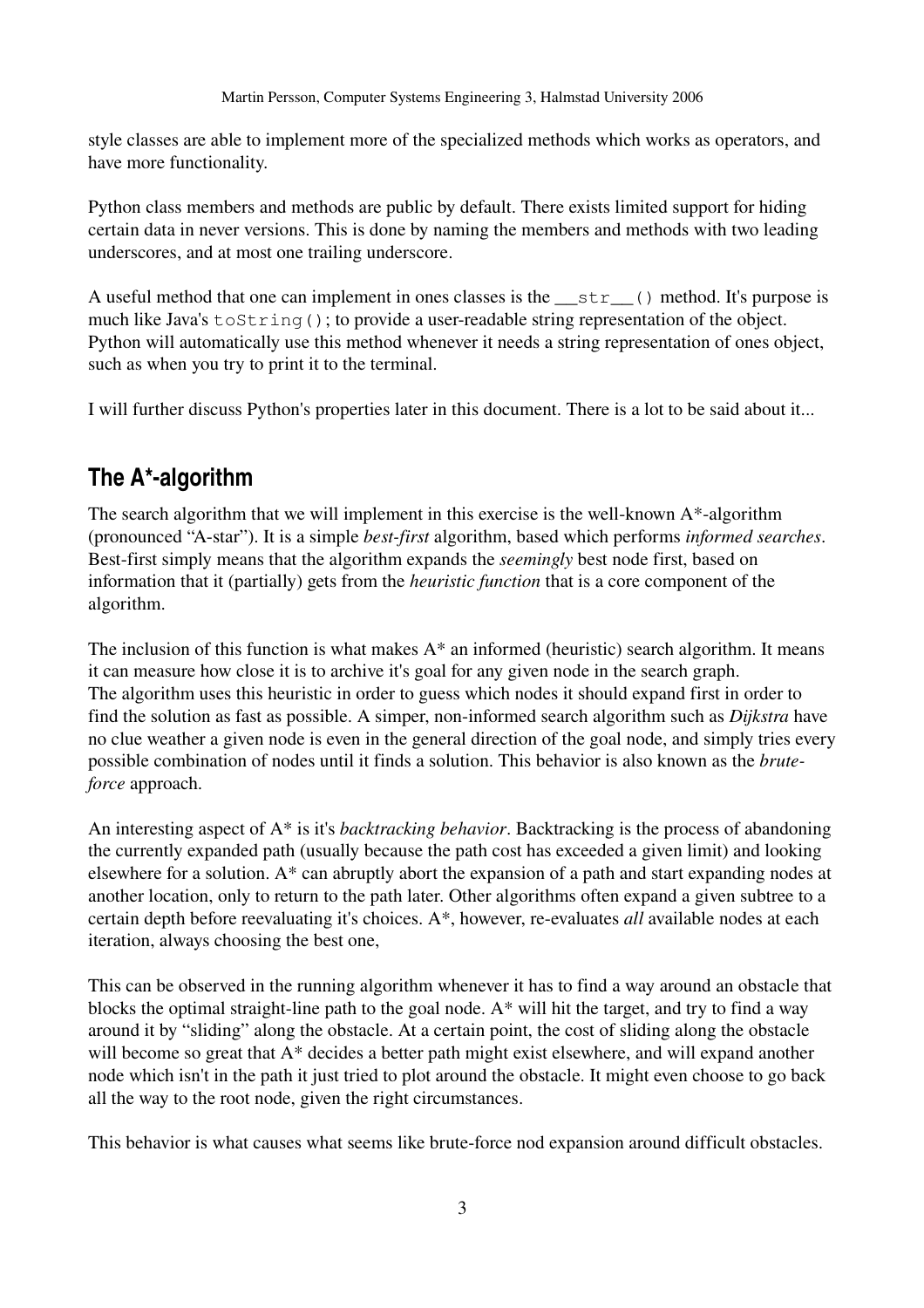## **The path-finding agent script**

This part of the document will give a brief description of the parts that constitutes the complete agent program solution. The intent of this text is to relive the reader of having to read through the entire source code in order to understand how the agent is implemented.

#### *Class overview*

The  $A^*$  path-finding system is built out of several classes, shown here.



#### **The "Position" class**

This is a simple class which represents a 2-dimensional location on the map. It has an  $\times$  and an  $\times$ member, representing the horizontal and vertical location on the map. A position can be compared (it implements the  $eq$  () and  $ne$  () methods, which is the Python way of overloading "==" and "!=", respectively. They can even be added, subtracted, multiplied and divided with each other (with the help of  $add$  (),  $sub$  (),  $mul$  () and  $div$  (), respectively). The observant reader might have noticed the likeness with your average vector class by now?

#### **The "Graphnode" class**

A Graphnode is what the core algorithm works with. It associates a map position (named by the member location with an f(),  $g$ () and h() value (the f, q and h members), as well as a parent Graphnode, creatively named parent.

Initially, Graphnode instances were comparable for equality using the \_\_eq\_\_() and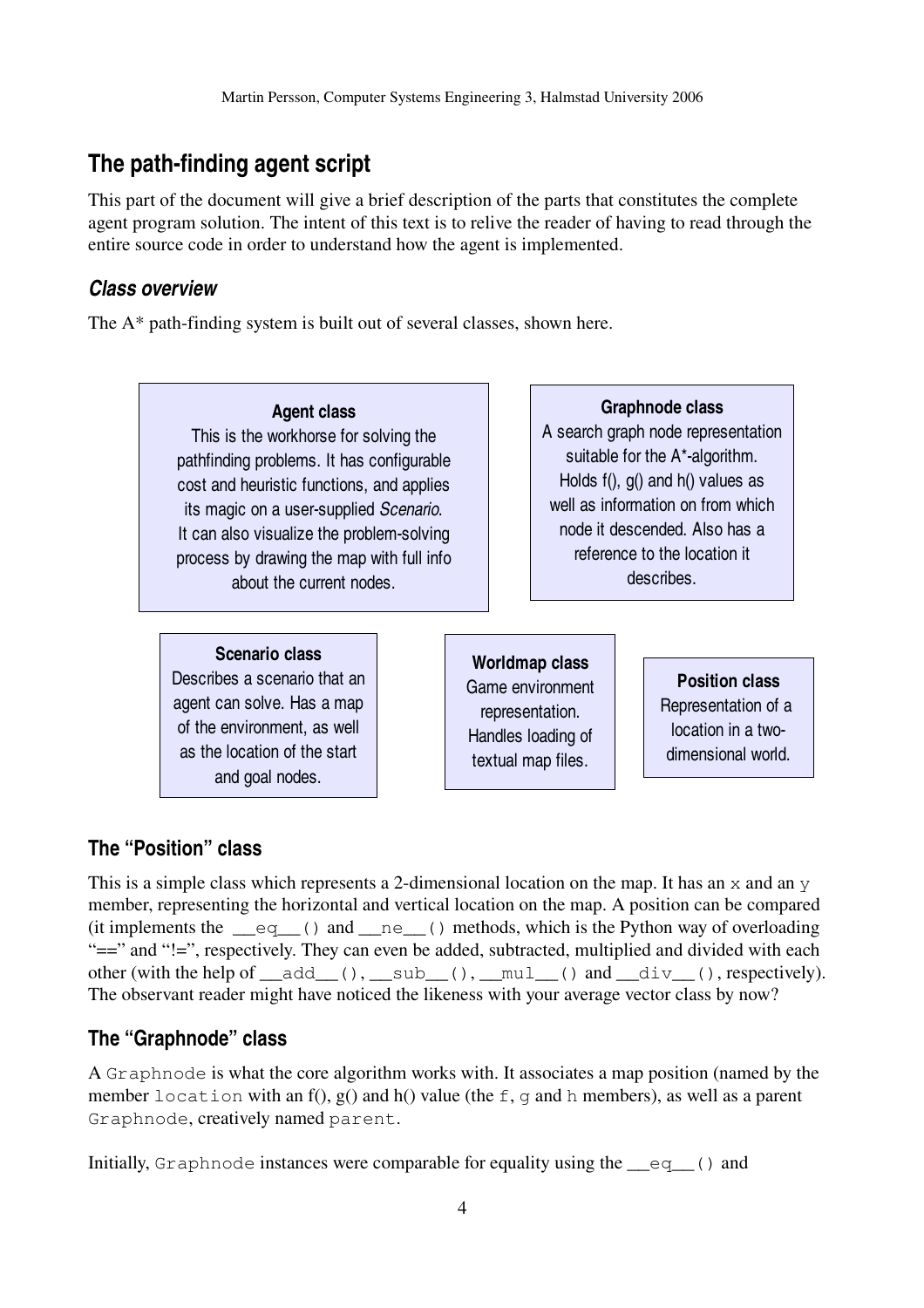ne () methods. The method would return true for any two nodes who designated the same map location. The problem was that Graphnode also implements the  $\Box$ cmp $\Box$  () method, which is used to make collections of Graphnode instances sortable based on their f() value, so the agent would be able to select the best node for expansion. Having two comparison methods that compared different member data seemed to confusing, so it was dropped in favor of manually comparing the location member.

#### **The "Worldmap" class**

The map is stored in the Python equivalent of a matrix, a list of lists. The matrix is column-major, with the outer list (the first index) corresponding to the vertical (y) position, and the inner lists (the second index) being the horizontal position. The reason for this somewhat unorthodox layout is simply because the file is simpler to implement the loader this way.

To remedy any possibility of the user confusing the crap out of himself because of this, an easytouse access method, called get\_data(), exists. It takes a Position object denoting a map location, and returns the contents of that location. Since almost all locations are denoted by Position objects, this makes the code cleaner that using two separate arguments for vertical and horizontal values.

The load\_map() method of the class is used to load a map from a file, along with the start and goal locations. Those are not stored in the Worldmap class, but rather in the Scenario class, which is why the load map() method returns a dictionary object with two key/value pairs, where the keys are the two strings "start" and "goal", and the associated values are two Position objects.

#### **The "Scenario" class**

The Scenario class describes a problem that an agent should solve. It basically just a Worldmap instance, but also stores the start and goal locations needed to describe a full pathfinding problem.

Except for the  $\text{init}($  method, the only method in this class is setup(), which is used to load a scenario from a map file.

## **The "Agent" class**

The top-level class is the Agent class in the current design. The user assigns the agent a task via the setup() method, and solves that task by calling the think() method until it returns either a failure or a solution. Each call to think () advances the process one step towards the solution (if one exists).

The Agent has a method, called show(), that illustrates the progress by drawing the entire map to the screen, and shows the currently expanded and soon-to-be-expanded nodes as "-" and "+" signs. These corresponds to the nodes on the closed and open lists, which is members of the Agent class.

The agent has a number of different heuristic and cost functions at its disposal, as well as functions for determining the penalty for creating dwindling paths. The user selects what functions should be called by assigning the corresponding function objects to the two members named cost\_function and heuristic\_function. They work much the same as function pointers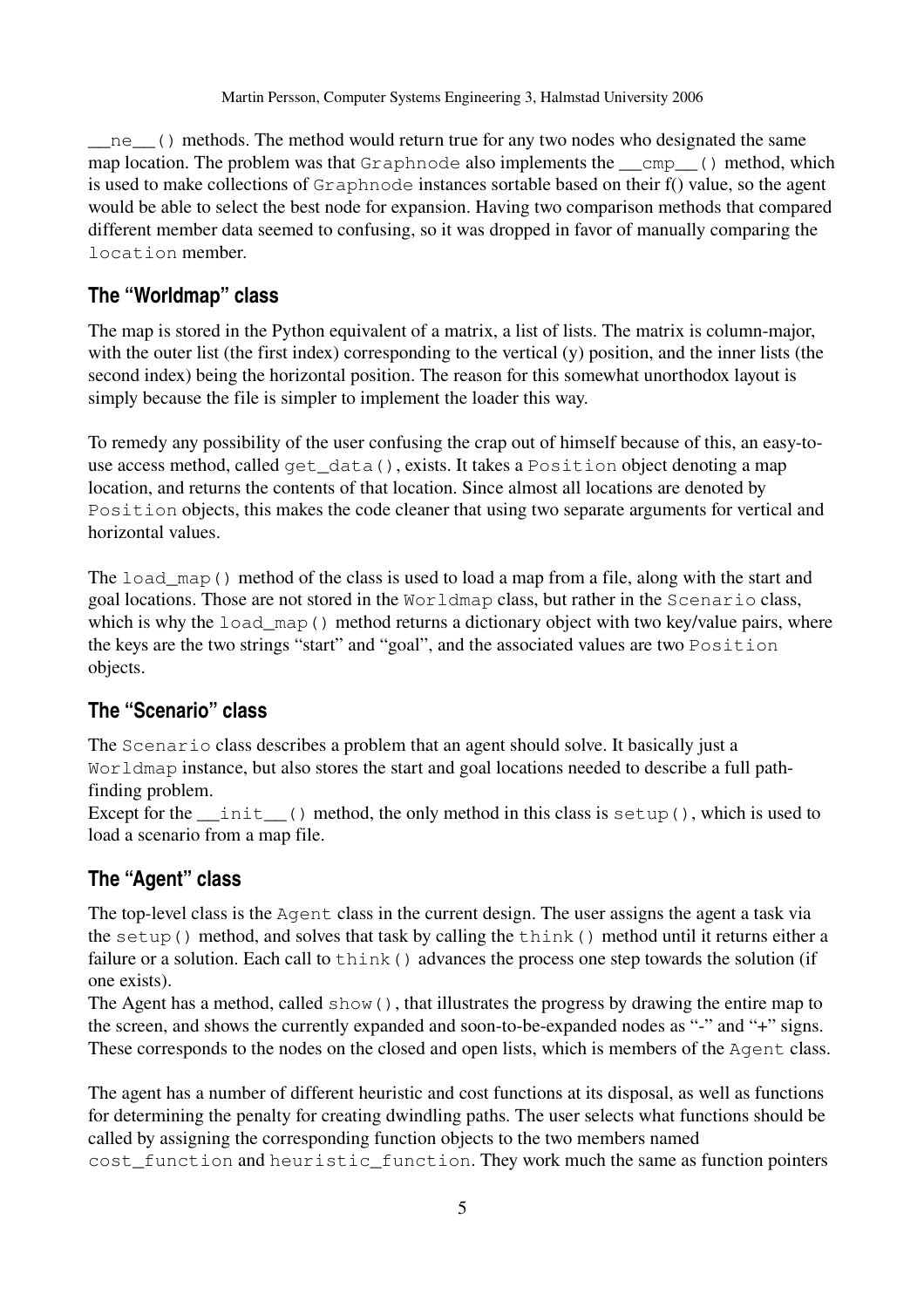would in a C implementation.

The open list is a standard Python list, consisting of Graphnode objects. As mentioned earlier, this class has a \_\_cmp\_\_() method, which roughly corresponds to a class implementing the Comparable interface in Java lingo. This is how the agent sorts the open list.

In an earlier design (which was subsequently thrown away), the agent was simply member of a higher-level container class. The agent's think() function returned a Successor object, which was stored in the containing object, which was responsible for the visualization of the agent's progress.

This design (which at first glance seems like a more proper representation) had serious trouble with object-to-object interaction, often requiring intimate two-way interaction between objects and its encapsulated members. The class hierarchy was therefore re-engineered to the current, simple, topdown approach.

The current design is not very elegant one (the most prominent design flaw is that the agent class does the visualization), but because of time constraints it was never redesigned. Since it worked...

#### *The main script*

The main script is located at the end of the file. It poses several questions to the user, allowing him/her to choose how to run the simulation, as well as determine what heuristic functions to use etc.

It then creates a Scenario instance, and loads the map file (supplied on the command line) into it. The an Agent is created, and configured with the functions chosen by the user, as well as appointed to the Scenario task.

Finally, the think () method of the agent is called repeatedly until the path-finding problem has been either solved or deemed insolvable. After each iteration, the map might be drawn, if the user so wishes.

## **Implementation and development details**

Here we will outline different tasks that had to be accomplished in order to get the software ready. Also included are the problems encountered and solutions that we developed to overcome them.

#### *The map parsing task*

The first problem that was tackled was the issue of map loading. The map files consists of ASCII text files, with the two first rows containing key/value pairs (height and width, respectively), followed by an equality sign ("="), and then the value in decimal digits. Then follows the map data, which is represented by ASCII characters, organized in rows whose width matches the width entry.

The number of rows is equal to the value of the height value.

Never having done anything like this in Python before, the easiest solution seemed to be to use the readline() method to retrieve a line from the input stream. The key/value-pairs could be parsed by reading the first two lines one-by-one and perform a  $\text{split}(\cdot)$  string operation on the retrieved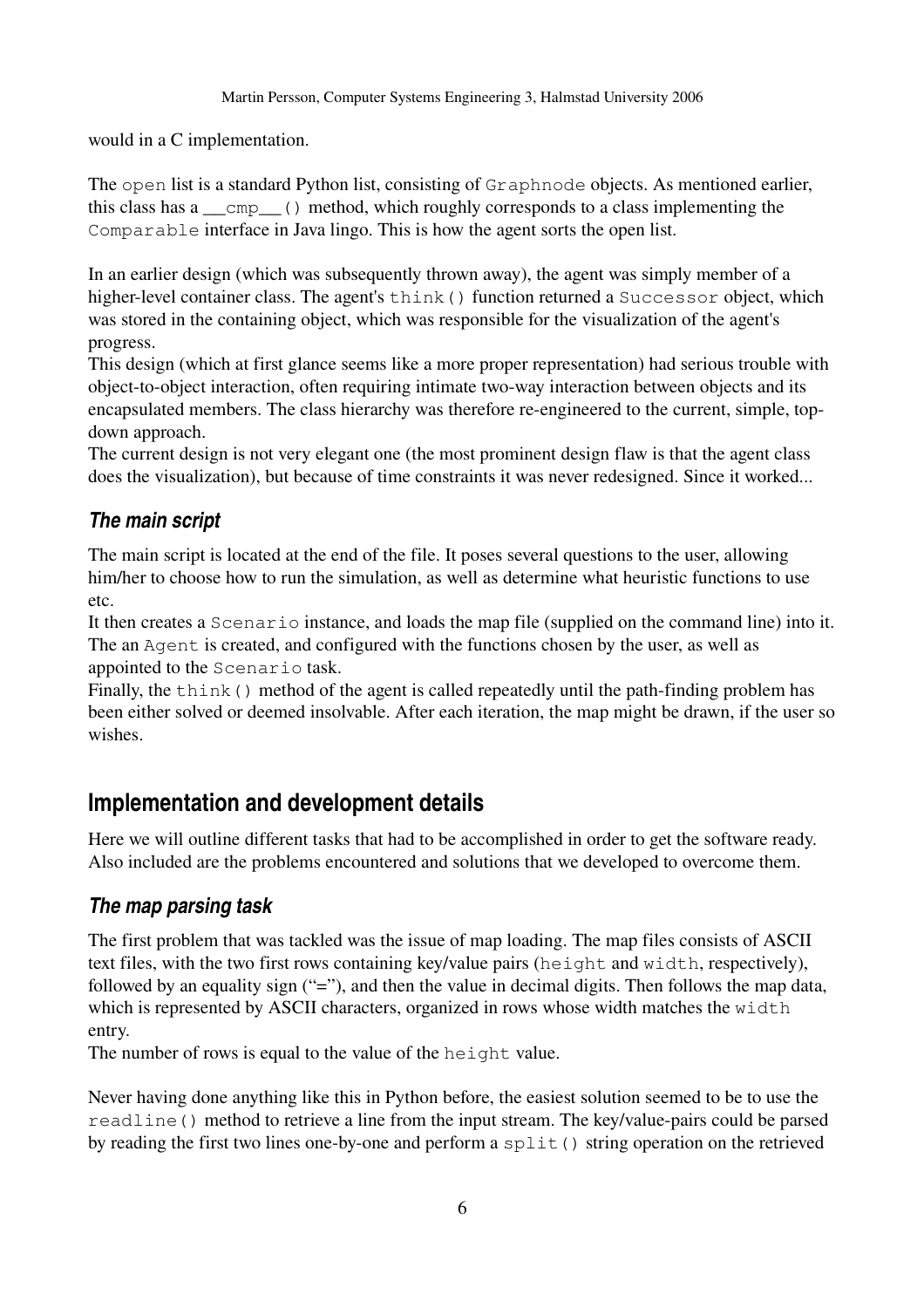line.

The string parts are "trimmed" (or "chomped" in Perl lingo) with the help of the strip() string method, which removes any whitespace at either end of the string.

If the "key" part of the string seems correct (should be either "height" or "width"), the right-hand part of the string (supposedly the value part) will be parsed as a signed integer. The proper Python way to do this is with the following line:

 $self. height = int(string)$ 

In older Python versions, this was done much like in C, with the  $\alpha$  to 1 () function (part of the string module). Since release 2.0 of Python, the use of explicit type conversions is deprecated in favor of the object-oriented method shown above. Upon failure, a  $TypeError$  exception is emitted. The explicit conversion functions are scheduled to be completely removed with release 3.0 of Python.

An unexpected problem that arose was inconsistent character case in the map data symbols. Simply put, some characters were in lowercase, some in uppercase. This was probably a data file bug, so an extension to the loader was written, allowing it to ignore map character case. This behavior can be controlled via the case\_sensitive data member. If False, all characters are transformed to uppercase prior to examination.

The map loader also deals gracefully with any kind of line breaks, be they either Unix, Windows or Mac-style. Newlines and carriage-return symbols are stripped from the input stream, and the length of the valid symbol line is verified so that it matches the width value parsed earlier.

The Worldmap class isn't really concerned with the location of the start and goal nodes. It simply stores map information, not path-finding task data. However, the location of the start and goal nodes *are* stored in the map file which only the Worldmap class can parse. Formally that information would should only be stored within the class as long as a map file is being parsed, or it might as well have be a data member altogether. The solution chosen works in such a way that when a map has been loaded from disk, the load\_map() method returns a dictionary which contains the location of the start and goal nodes. The caller can then use that data at it's discretion.

A dictionary was chosen as the container since it offers a more descriptive storage than say, a list of Position objects. With that solution, we would have to know which item in the list that corresponds to which entity (the start or the goal node). This would force the user to either look it up in the documentation, or in the source code. Also, a dictionary's keys (which are easily retrievable) serves as metadata (data that describes the content and purpose of other data) for the values. This is especially important when the number of returned items grows.

It is because of the above mentioned reasons that the open 3D-modeling software package *Blender* has switched of the container objects used in its Python API to dictionaries from the lists they used earlier (prior to the 2.41 release). It also serves to improve the readability of the source code, since a textual string key is generally easier to comprehend than a integer offset/index.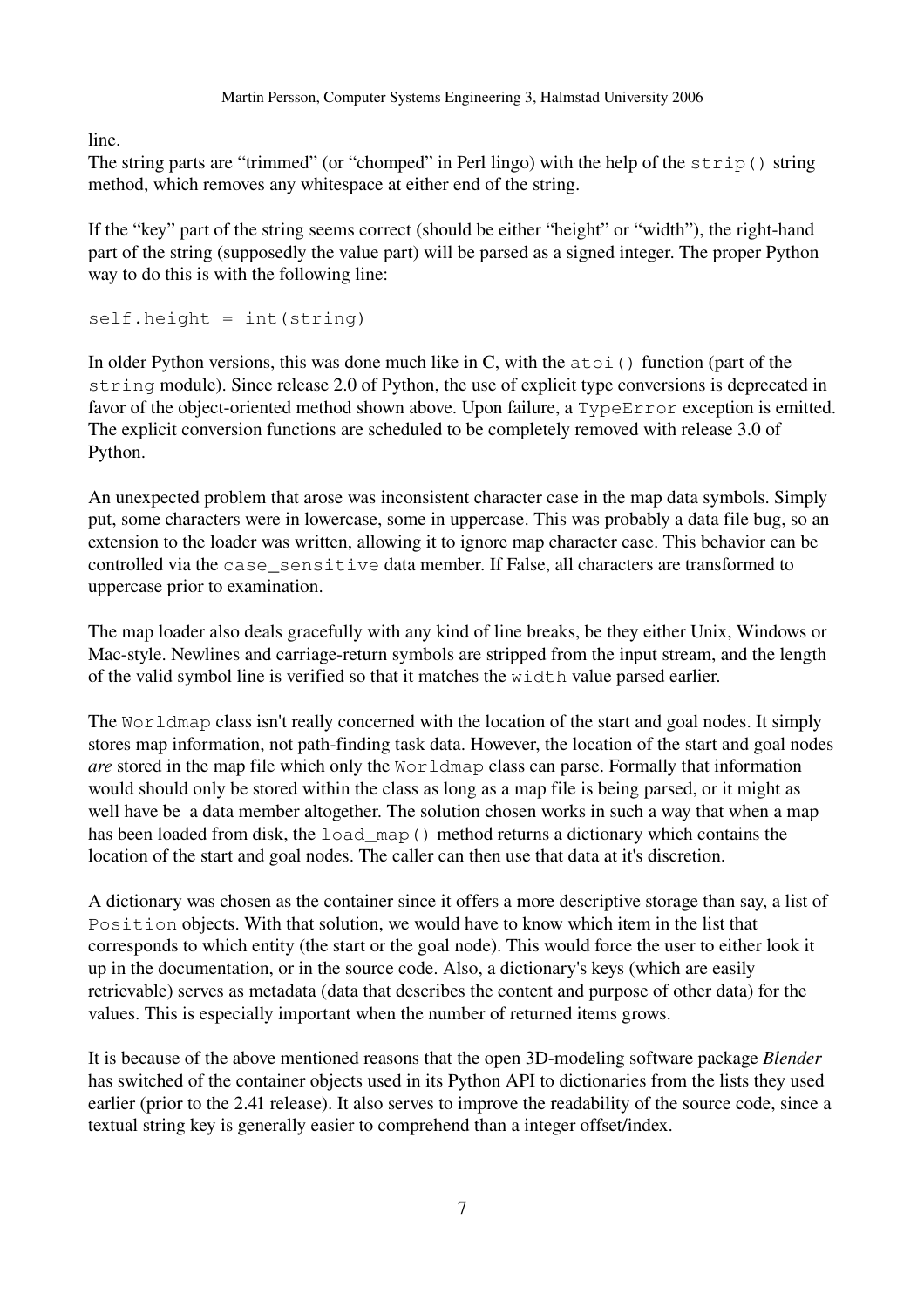### *Handling weighted maps*

Another compulsory feature that the agent should have was the ability to navigate a weighted map, a terrain height-map. We did not receive any such example maps, so one of the first task was to build a simple generator for these kinds of maps. This is what the script map\_convert.py is for (the sourcecode kan be found in appendix B).

The current version is very simplistic, and deeply flawed. It simply opens a map, and replaces all occurances of whitespace characters in the input stream with a random decimal integer between 1 and 9. Thus, the terrain map is simply noise, and not a true terrain. The application cannot generate a continous terrain since it only have access to a limited set of map data at any given point. A better approach would be to load the entire map into memory and use a fractal algorithm such as midpoint displacement in order to get a true terrain.

In order to extend the system to handle weighted maps, a number of changes needed to be made. First, a way of determining the map type was developed. It is implemented in the load map() method of the Worldmap class. The first map character loaded which isn't a blocked square (ie. not an "X") is used to determine the map type. If it is a whitespace character, the map type is set to binary, and if it is a positive integer in the range from 1 to 9, the map type is set to "weighted".

A new cost function were added, called cost weighted(), which resides in the Agent class. It returns the sum of the delta values between two consecutive nodes in the current path.

An issue that arose is the question of what value to use for the weighted maps start and goal locations. In a binary map, those are treated as accessible nodes, but what should we use in a weighted map? We did not receive any explicit instructions on what to do, so the current implementation uses the average of the surrounding accessible squares for those locations.

## *Generation of straighter paths*

As part of the assignment, we were asked to implement functionality that would allow our agent to generate smoother, straighter paths than the dwindling, creeping paths that your typical bare-bones  $A^*$ -algorithm generates.

The solution we created is simple. As soon as at least one move has been made (the agent has expanded at least one node), two vectors are constructed from the old position and the current position, as well as the current position and each one of the possible new locations. If the two vectors match, no penalty is applied since they describe the same direction. If they don't match, a user-configurable penalty is added to the cost for reaching the node. The higher the cost, the more nodes  $A^*$  will expand in order to find the cheapest path.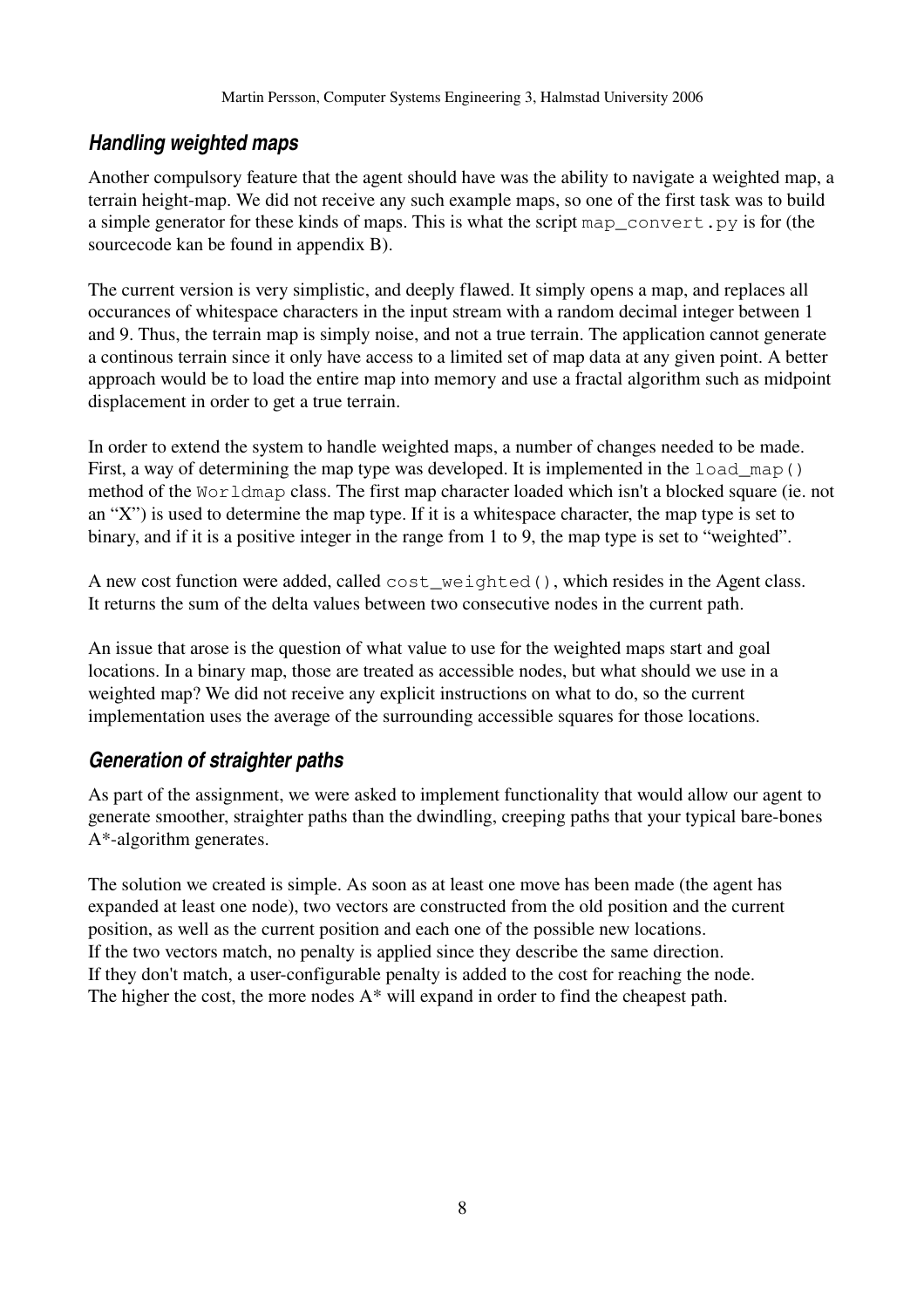## **Using Python for the assignment**

The author had very little experience with Python for application development, so this assignment seemed like a good opportunity to gain a deeper knowledge of Python. This section of the report is dedicated to how Python was used to complete the task, and what the repercussions were.

#### *Python programming practices implemented*

A number of interesting Python-specific techniques were implemented in this project. We will take a brief look at them in this section, and explain the reasons for using them.

#### **The \_\_slots\_\_ directive**

This directive is used to limit the members that a class can have, and prevent new ones from being added at runtime. You add it to your class's body and supply it with a list (or even better, a tuple) of strings containing the valid identifiers for the class members.

```
class Person (object):
    slots = ("name", "age", "sex")init (self):
               pass
```


When I first started using Python, I tried to program it the same way I usually program i C++, which is very strict. I used the slots directive on every class I created, as a means to mimic my stricter coding style. This is *not* how the aforementioned directive is intended to be used. It's purpose is to allow for efficient storage of large number of class instances in memory for tasks that require large amounts of objects (such as search graphs).

Regular classes have a full hash table for each instance, which uses a lot of memory. What the \_\_slots\_\_ directive does is to create a less flexible data structure with just enough space for the requested attributes. It is not a recommended practice, since it works against the principles of Python, and as such should only be used sparingly, under certain circumstances.

#### **Loose typing**

Another habit that I carried over from my previous C++ programming experience was the habit of performing rigorous checking of any argument sent to a function. You are not supposed to do very much checking, but let the internal data structure do much of the sanity checking.

The first implementation had a lot of type checking for certain methods, as well as value-range error checks done in user code. After several counseling sessions in the #python irc channel, the author was finally convinced of the folly of doing this.

Many common programming errors are caught by common Python data structures, such as as indexing errors, and many value errors. Since Python has a strong bias towards prototyping, the idea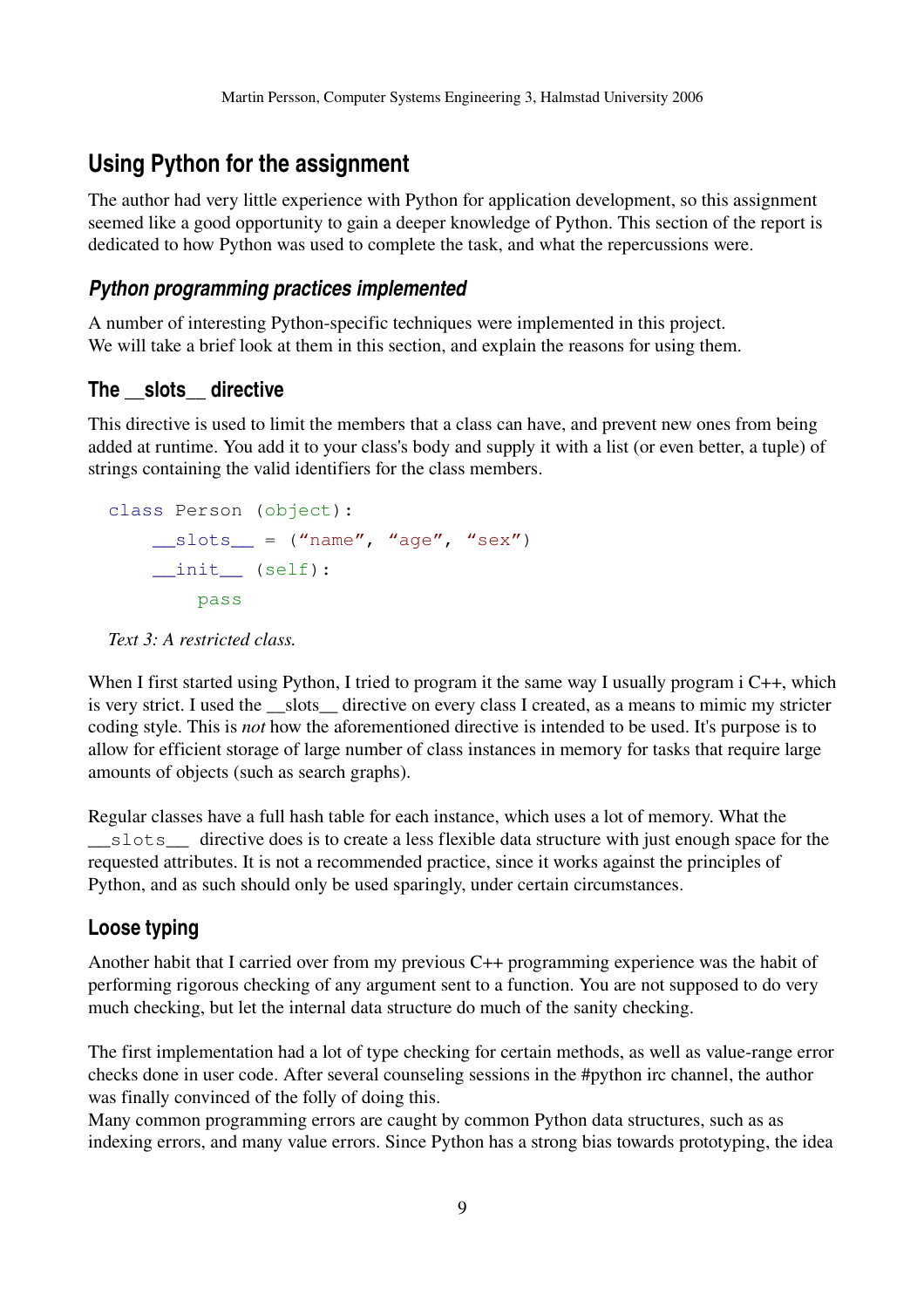is that the user shouldn't have to code such failsafe mechanisms himself, but should rely on the underlying Python systems to throw an exception, which can be caught.

This is the reason that the final code has so little error-handling code in it.

#### **Aggressive dictionary usage**

Creative Python programming involves hefty usage of the dictionary container type native to Python. It is one of the most powerful language constructs, offering fast look-up times as well as the ability to perform arbitrary *mappings* (associations) between objects. This ability is a key component in the implementation of many algorithms, as well as a being very convenient multipurpose container for *pairs* of things.

An example of this kind of dictionary usage can be seen in the get\_adjacent() method in the Worldmap class. The method is used by the agent in order to find out what moves it can make from a certain map square. At first glance, returning a list of accessible squares (represented by Position instances) might seem like a good idea. But wait, if we are working with weighted maps, we'll need to know what value each square has as well, won't we?

To solve this problem, we could either query the contents of each square with the get  $data()$ method, or we could create a new class, perhaps called MapSquare, to convey this information. The first method is inefficient (the map data will be read twice, once by the Worldmap class, once by the Agent class when it queries the locations), it is cumbersome (since we'll need plenty of code in the Agent class to perform the querying) and somewhat ugly (Agent will be very tightly tied with Worldmap, and the interface will be cluttered).

The solution taken in the code (which, in the authors opinion, is more elegant) is to return a dictionary object, whose keys are the accessible locations (Position instances), and whose corresponding values are the map symbol for each square. The user may now use the keys from dictionary directly and even retrieve the map symbols easily with the same keys.

Another common use for dictionaries in Python is as a replacement for the common switch statement, present in most implicit computer languages. Python lacks this language construct, so another solution is needed to avoid excessively long else-if chains in the code. The solution is to use a dictionary whose keys represents the values for each "case". The corresponding value is then either a scalar value or a function object, depending on circumstances. An example of this can be found in the code for the simple menu system, where the user can choose parameters for the simulation.

A more complex example can be found in the map\_load() method in the current version of the program. Compare the implementation to the older one found in appendix B, and notice the more compact and more flexible implementation using the dictionary.

#### *Python versus traditional languages*

The practice of using indentation for defining where blocks of code start and end seems like an idea that looks good on paper, and works worse in reality. First of all, this design forces everyone to use a single coding style, since the code cannot be formatted to ones personal preference, which in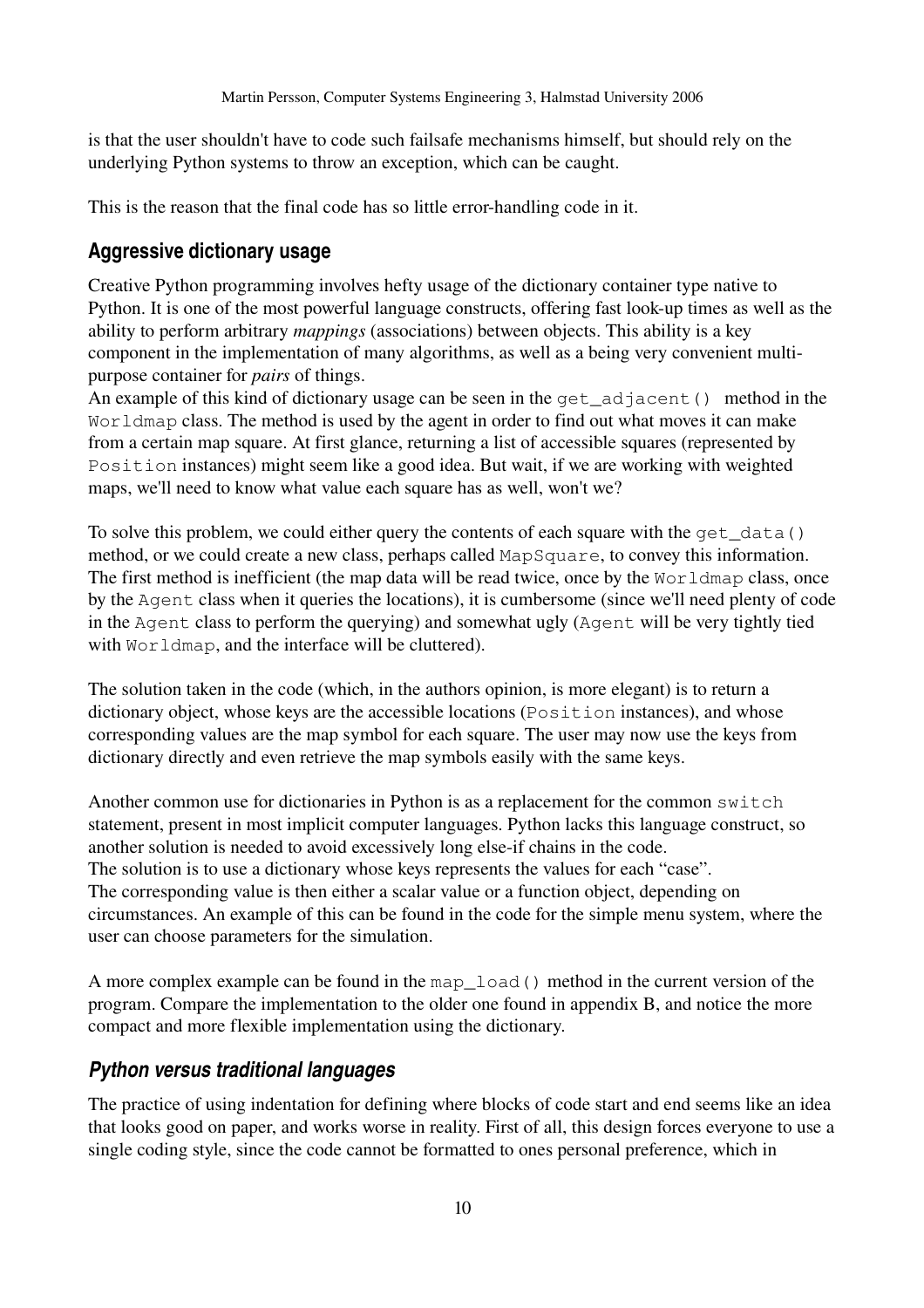essence is a restriction of ones personal freedom. It also makes it hard for people which uses regular (non-graphical) consoles to work with the code, since it cannot be properly formatted for their screens. It forces everyone that uses the code to bend themselves and their working environment to fit Python's needs, instead of the other way around.

Secondly, how smart is it really to use INVISIBLE characters for something as common and errorprone as code block definition? A single line with the incorrect indentation level will seriously change the way the code will execute, and it cannot even be spotted in the editor unless the programmer have chosen to display the formatting characters, something that will clutter up the editor screen more than any braces-based language ever would.

Another peculiar design decision with Python is the way that it forces the programmer to concentrate a lot of effort on basic tasks that most other languages have the compiler do for him. In Python, there is no way to enable a 'stricter' mode, such as in Perl (the 'use strict' directive). If the programmer ever misspells a variable name, there is a great chance that he won't notice until the program doesn't behave the way it is supposed to, since Python silently creates the "new", misspelled variable. There is no way to circumvent this behavior, save for the use of external codechecking tools.

The defense for this behavior is often stated as "Python assumes the programmer is welldisciplined", which is a really questionable design in this authors opinion.

#### *Why should the programmer focus effort on boring tasks that can easily be done by the compiler?*

Since the argument for using Python is often that "more time can be spent on improving the application", one must really question this design unless of course the programmer is perfect, and never makes mistakes... Which is something we all know isn't true.

Add to this the fact that bugs will have to be found at run-time instead of compile-time, and apply the common knowledge (from the C community) which states: *Any bug found during the compilation phase saves ten times the time debugging the application for run-time errors.* 

This peculiar design exists even in the object-oriented part of Python. For example, whenever the programmer extends an existing class, the "constructor" (the \_\_init\_\_() method) of the new, extended class will have to manually call the base class's constructor, or the base class will remain uninitialized. And since all Python class members are created on-the-fly when assigned to, the base class won't even *have* any members. Is this even proper object-oriented programming?

Access control is another interesting Python area. There is no such thing. It's not even possible to declare a constant in Python, and don't even think about non-mutating (like const or final) methods in your classes. While we are on the subject, skip the concept of private or protected data as well. There is no such thing. Again the programmer is responsible for "not doing something he shouldn't", which in itself might be reasonable if you are the only person that uses the code. But isn't most professional development carried out in teams? Oh, but yes, in the perfect world everything is of course documented using the fantastic Pydoc tool!

Sarcasm aside, it is this authors personal opinion that Python is not a good language. It is very slack in areas of the language which is critical to finding and eliminating bugs, and extremely strict in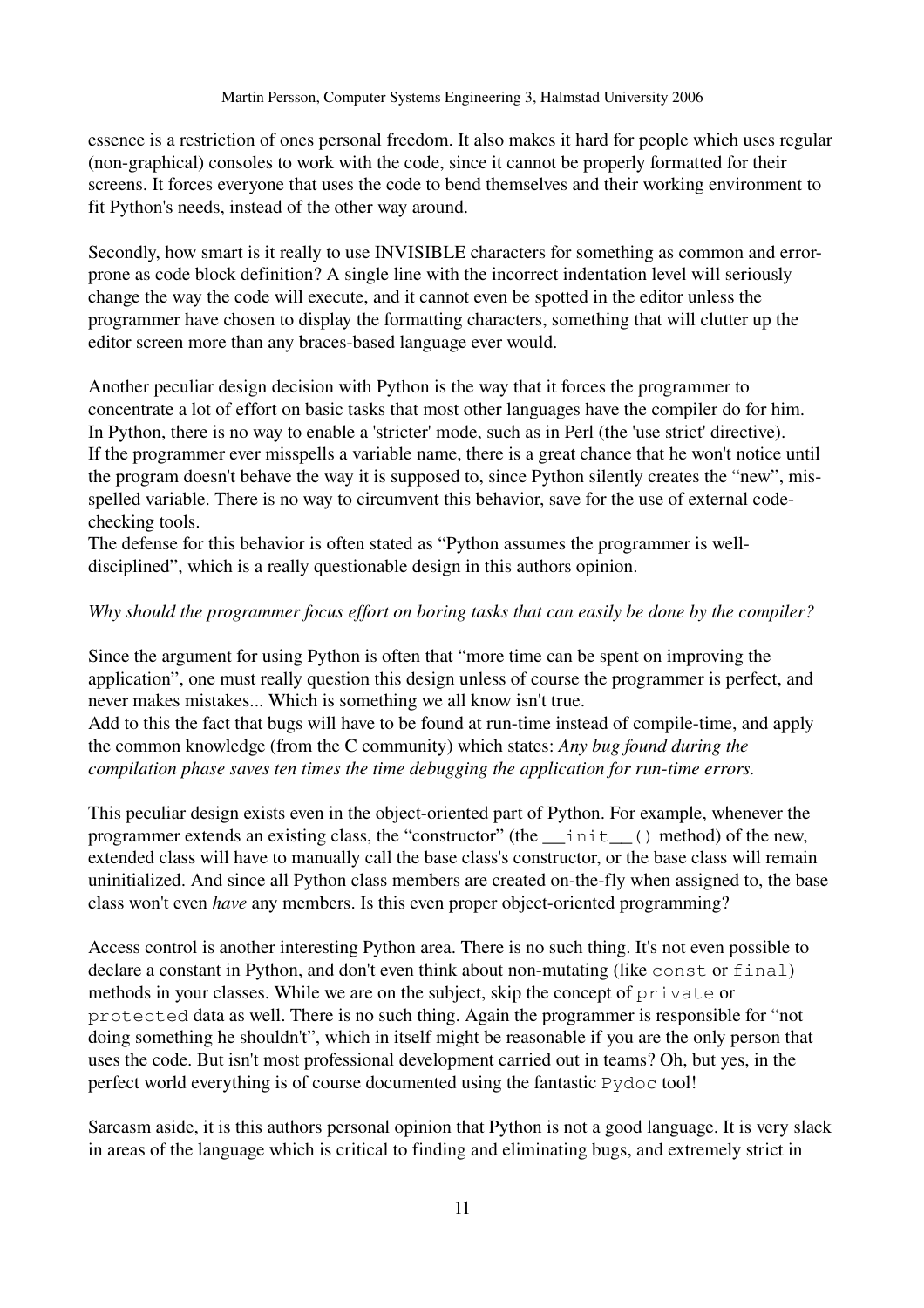areas where programmers traditionally could exercise their own, personal preference without impacting functionality at all. Personally, I'd not call it a programming language, but rather view it as a scripting language with neat syntax, and treat it as such.

## **References**

Stuart Russel, Peter Norvig. *Artificial Intelligence: A modern approach*, second edition. Pearson Education, Inc. 2003

Alex Martelli. *Python in a nutshell*, first edition. O'Reilly & Associates, Inc. 2003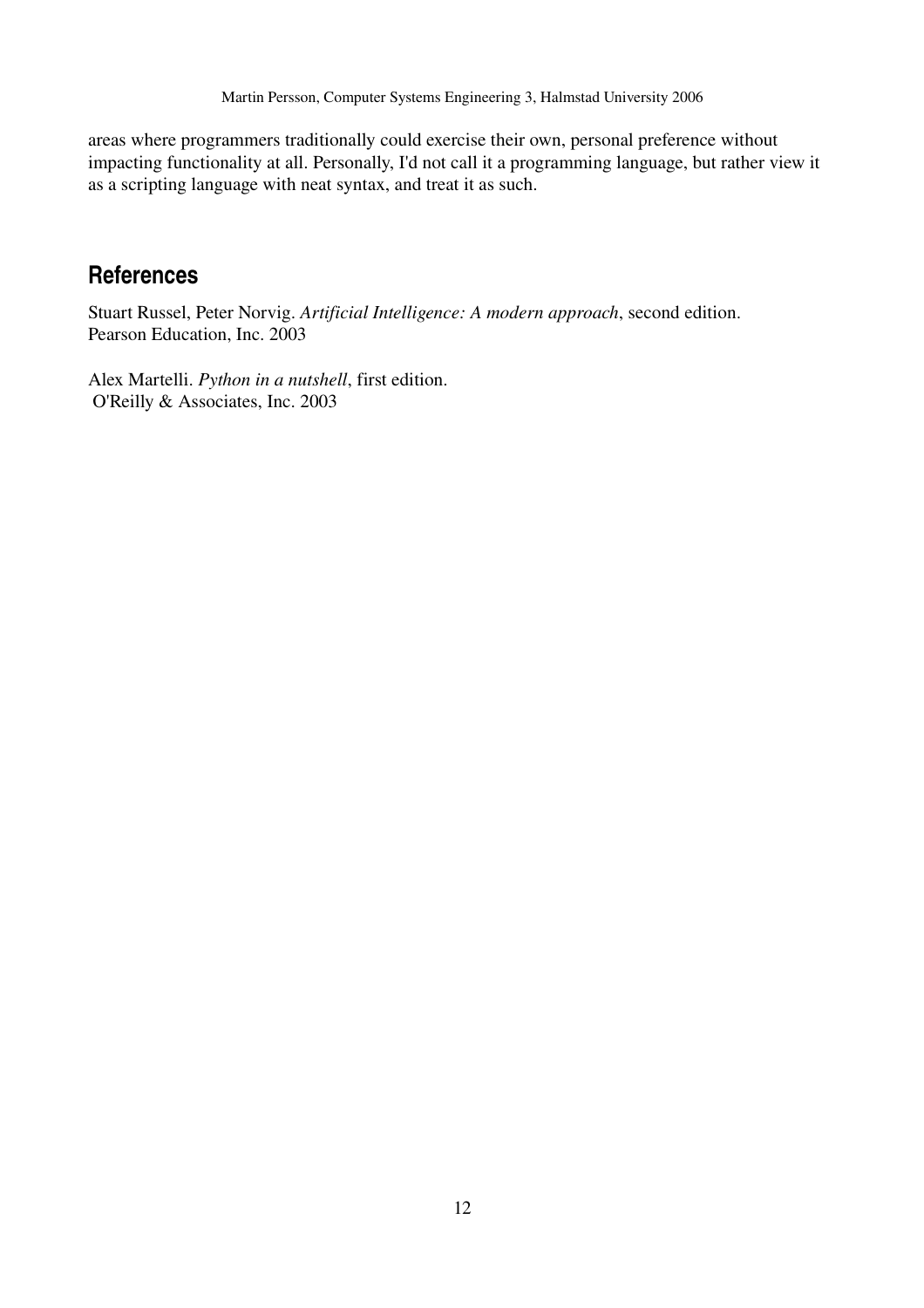## **Appendix A**

Full source code to the program.

```
#!/usr/bin/python
import sys
import string
import math
# Constants (as close as we get in Python anyway)
SOLUTION_PENDING = 0
SOLUTION_FOUND = 1
NO_SOLUTION_EXISTS = 2
def get_user_integer (msg):
        """Custom input handler, allows input of nonzero positive integers."""
        userstring = raw_input(msg)
        try:
                number = int(userstring)
        except TypeError:
        number = 1    except:
        number = 1if number \leq 0:
                number = 1
        return number
class Position (object):
     "" Representation of a 2-dimensional location."""
    \text{lslots} = (\text{''x''}, \text{''y''})def __init__ (self, x = 0, y = 0):
                 self.x = x
                self.y = y
    def __eq__ (self, cmp_to):
        """Method called for equality testing '=='."""
        return self.x == cmp_to.x and self.y == cmp_to.y
    def __str__ (self):
        """'Stringification' method."""
        return "Position: (x, y) = [{d, d] \cdot d" \cdot (self.x, self.y}]    def __add__ (self, rhs):
        """Method called for the '+' operator."""
                return Position(self.x + rhs.x, self.y + rhs.y)
    def __sub__ (self, rhs):
"""Method called for the '-' operator."""
        return Position(self.x - rhs.x, self.y - rhs.y)
    def __mul__ (self, rhs):
                 """Method called forMartin Persson System och Design the '*' operator."""
                return Position(self.x * rhs.x, self.y * rhs.y)
    def __hash__ (self):
        """Method for hashing a Position object (used by dictionaries)."""
                return hash((self.x, self.y))
class Graphnode (object):
         """Comparable, sortable based on f(), has a parent and children nodes."""
    \text{lslots} = ("parent", "f", "g", "h", "location")
        def __init__ (self):
                self.parent = self
        self.f = 0self.q = 0self.h = 0
```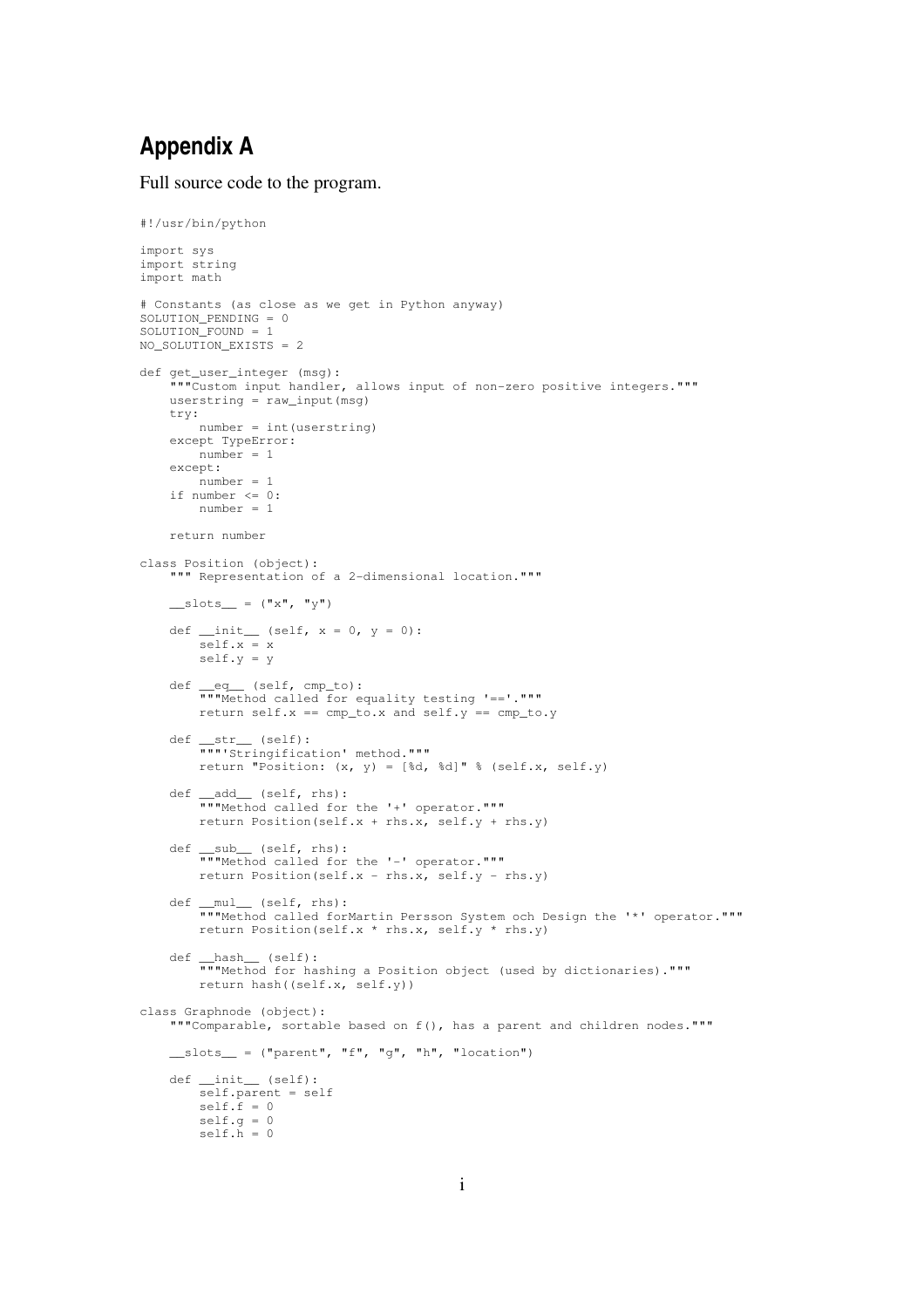```
        self.location = None
    def __str__ (self):
        return "Graphnode: (f, g, h) = [%f, %f, %f]\n\t%s" % (self.f, self.g, self.h,
str(self.location))
def __cmp__ (self, cmp_to):
        """This method is called by lists in order to sort their elements.
Since we want our agent to sort the nodes by cost, in a raising
        manner, we implement comparision in terms of f()."""
                 if self.f < cmp_to.f:
             return -1
                 elif self.f > cmp_to.f:
                        return 1
                 else:
                         return 0
class Worldmap (object):
         """Represents a square world of tiles of varying sort.
    Worldmap is loaded from a textual file by the load map()-method."""
        def __init__ (self):
         self.filename = ""
                 self.width = 0
                 self.height = 0
                self.case_sensitive = False
                 self.map_data = []
                 self.map_type = None
        def load_map (self, filename):
                 """This is a simple map parser (hack is a more proper name).
         Based on a read-by-line approach. It can handle both DOS, UNIX and MAC-
                 formatted files, and tries to work out if the user is supplying us
        with malformed data. It returns a dictionary with the loaded map's start
        and goal positions."""
                self.filename = filename
                inputfile = open(self.filename, "r")
                 # Create the map object (just a list). We set it to 'None' if no
         # map has been loaded (in the constructur, '_init_').
                 self.map_data = []
         stuff = \{\ )        # These tables contains the valid values and substitutions for maps.
        table_binary = { " ":" ", "X":"X", "S":" ", "E":" " }
        table_weighted = { "X":"X", "S":" ", "E":" ", "1":"1", "2":"2", "3":"3",
"4":"4", "5":"5", "6":"6", "7":"7", "8":"8", "9":"9" }
                table = table_binary
         for i in range (0, 2):
                         # Read a line, split by '=', clean up and interpret.
             line = input, where E_1parts = line.split('=')            clean_parts = []
                         for j in parts:
                                  clean_parts.append(j.strip())
                         if clean_parts[0] == "height":
                  self. height = int(clean_{parts}[1])elif clean parts[0] == "width":
                  self. width = int(clean_parts[1])        num_ignored = 0 # Use this to keep track of ignored symbols.
                 for i in range(self.height):
                         line = inputfile.readline()
             newline = []for j in range(len(line)):
                # 'i' indicates the current row, 'j' indicates the current
                # column. We'll assign the current symbol (or "token") to
                                  # 'mapsymbol' for convenience.
                                  mapsymbol = line[j]
                                  # Strip out any newline symbols, but keep a note of it.
```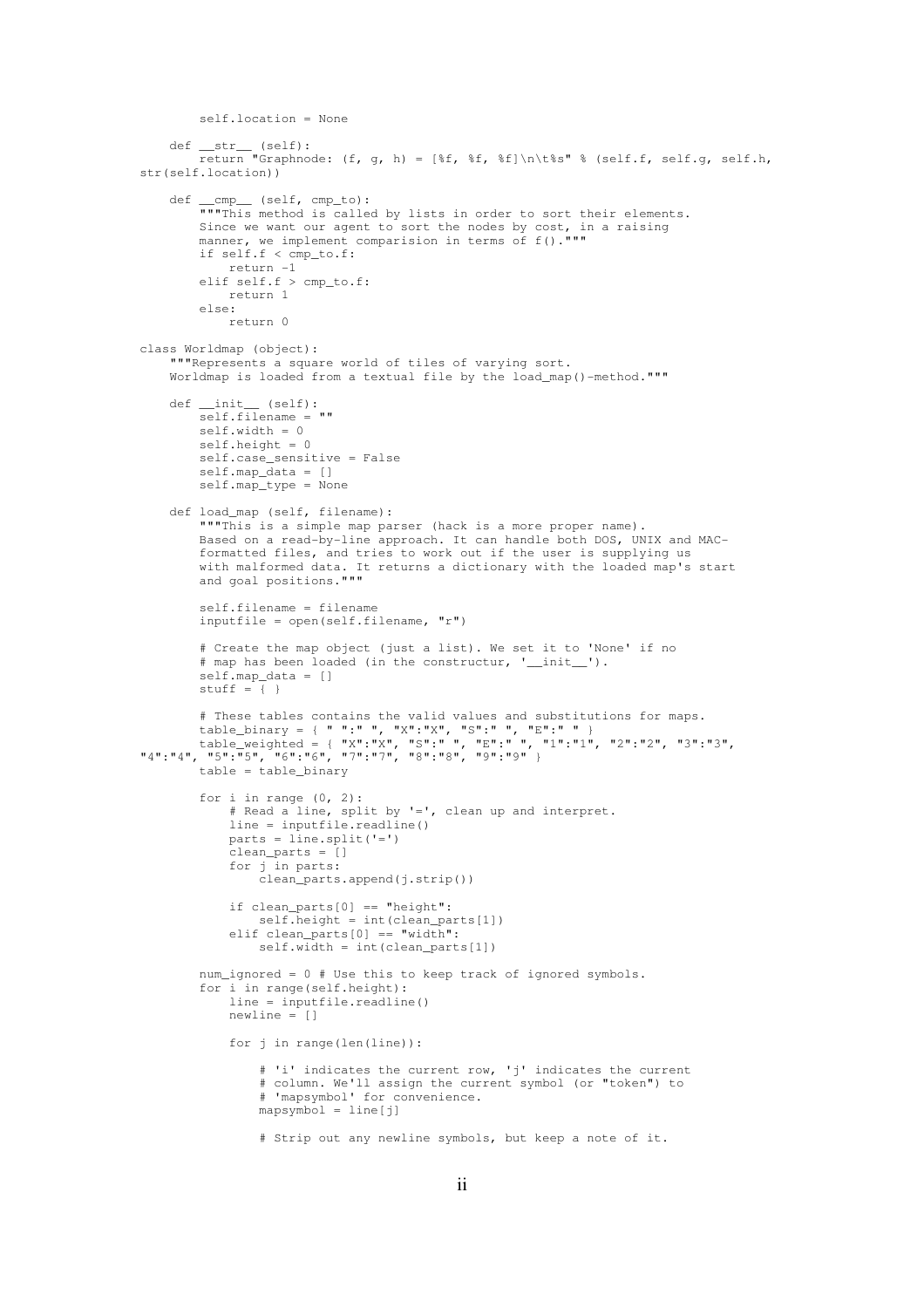```
if mapsymbol == '\n '\n' or mapsymbol == '\r:
                         num ignored = 1 + num ignored
                                             continue
                    # If we are not sensitive about case in the input stream,
                                    # just transform all tokens to uppercase. The internal map
                                    # is always in uppercase.
                                    if not self.case_sensitive:
                         mapsymbol = mapsymbol.upper()                # When we get the first map symbol which isn't an blocked
                    # square, start or goal square, we can determine map type.
                if self.map_type == None:
                    if mapsymbol != "X" and mapsymbol != "S" and mapsymbol != "E":
                                                      if mapsymbol in table_binary:
                                    self.\mathtt{map\_type} = \overline{"binary" }                            table = table_binary
                                                      elif mapsymbol in table_weighted:
                                                                self.map_type = "weighted"
                                    table = false weighted                        else:
                                                                raise ValueError("Map type could not be detected.")
                                    # Extract the appropiate substitution symbol, and also make
                                    # sure that the symbol is valid.
                                    try:
                         newsymbol = table[mapsymbol]
                                    except KeyError:
                                             raise ValueError("Invalid symbol \"%s\" found in map!" %
mapsymbol)
                                    if mapsymbol == "S":
                         stuff["start"] = Position(\vec{j}, i)
                                    elif mapsymbol == "E":
                          \text{stuff}["goal"] = Position(j, i)
                                    newline.append(newsymbol)
                           self.map_data.append(newline)
                  # Whine a little, the users deserve it you know...
                  print "Warning: %d symbols in the input stream were ignored (newlines?)." %
num_ignored
                  inputfile.close()
                  if self.width != len(self.map_data[0]):
                           raise ValueError("Map width does not match matrix contents.")
                  if self.height != len(self.map_data):
                           raise ValueError("Map height doesn not match matrix contents.")
                  print "This appears to be a " + self.map_type + " type map."
          # Calculate the values for the start and goal nodes for a non-binary
                  # map type. This must be done since we don't know the value for those.
                  # The value is calculated by averaging the value of all adj. squares.
                  if self.map_type == "weighted":
               sum = 0            nodes = self.get_adjacent(stuff["start"])
                           for mapsym in nodes.itervalues():
                   sum = sum + int(mapsym)            sum = sum / len(nodes)
               self.set_data(stuff["start"], str(int(sum)))
                           print "Averaged the value for the start location to: %d" % sum
               sum = 0            nodes = self.get_adjacent(stuff["goal"])
                           for mapsym in nodes.itervalues():
                   sum = sum + int(mapsym)            sum = sum / len(nodes)
               self.set_data(stuff["goal"], str(int(sum)))
                           print "Averaged the value for the goal location to: %d" % sum
                  # Return the locations of the 'start' and 'goal' nodes.
                  return stuff
```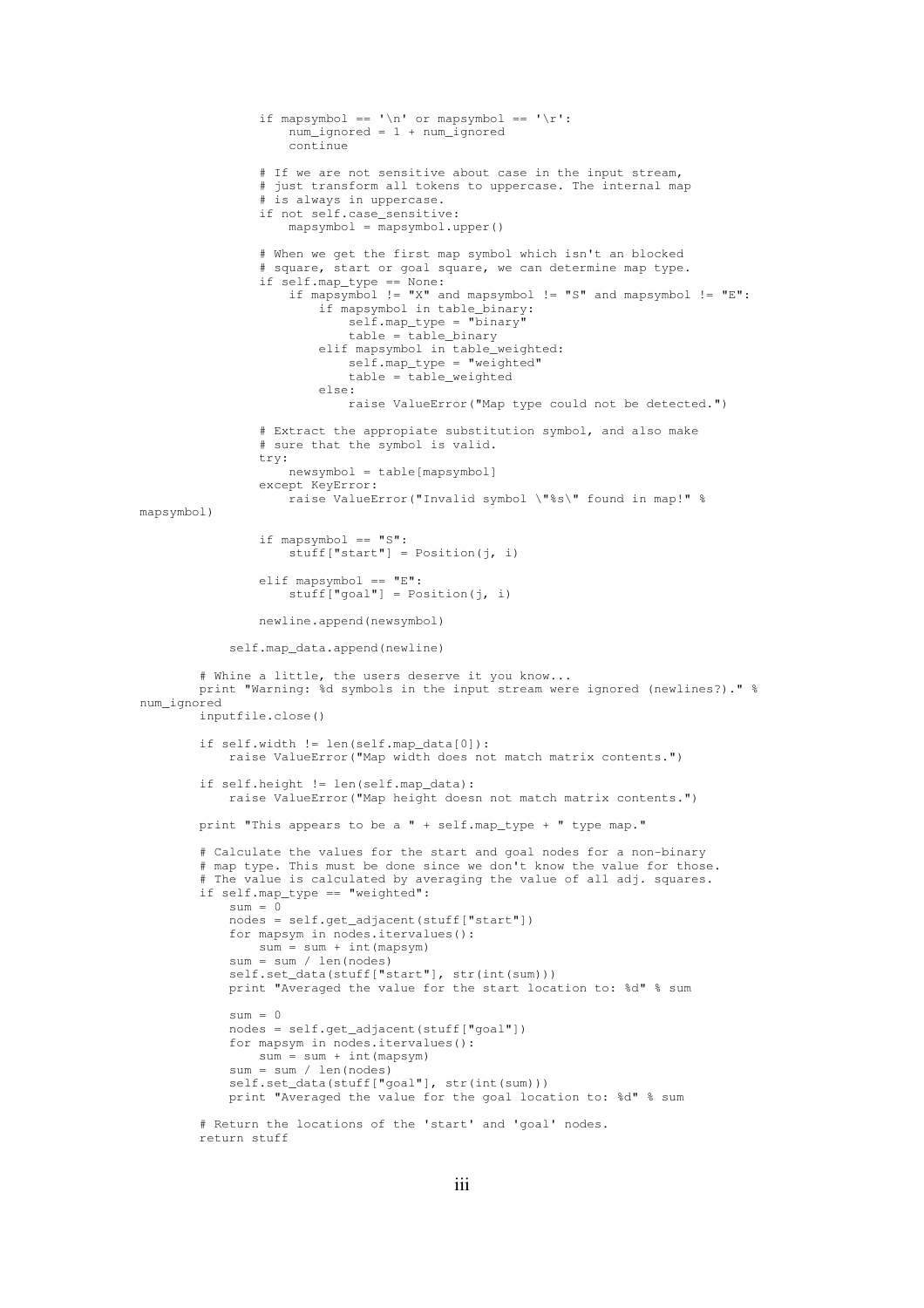```
def valid map location (self, pos):
                 """Validates a given map location.
                 The position is valid if within map bounds an does't contain an 'X'."""
         if pos.x \geq self.width or pos.x < 0:
                         return False
         if pos.y \geq self.height or pos.y < 0:
                         return False
         if self.map_data[pos.y][pos.x] == "X":
                         return False
                return True
        def get_data (self, pos):
                 """Convinience map data access method.
         Less error-prone than manual access, since matrix is (y, x)."""
                return self.map_data[pos.y][pos.x]
    def set_data (self, pos, val):
"""Easy-to-use mutator method for changing map data."""
                 self.map_data[pos.y][pos.x] = val;
        def get_adjacent (self, pos):
         """Return all the accessible locations based on the supplied one.
                Return value is a dictionary with Position instances as keys, and
                the map symbols as values. Only valid locations are returned."""
        adjacent = \{ \}        # Evaluate what directions that constitutes valid moves.
         test = Position(pos.x, pos.y + 1)
                 if self.valid_map_location(test):
             adiacent[test] = self.get_data(test)test = Position(pos.x, pos.y - 1)
        if self.valid_map_location(test):
            adjacent[test] = self.get_data(test)
         test = Position(pos.x + 1, pos.y)
                 if self.valid_map_location(test):
                         adjacent[test] = self.get_data(test)
        test = Position(pos.x - 1, pos.y)
                if self.valid_map_location(test):
                         adjacent[test] = self.get_data(test)
        test = Position(pos.x + 1, pos.y + 1)        if self.valid_map_location(test):
             adjacent[test] = self.get_data(test)test = Position(pos.x + 1, pos.y - 1)
                 if self.valid_map_location(test):
             adjacent[test] = self.get_data(test)test = Position(pos.x - 1, pos.y + 1)
                if self.valid_map_location(test):
                         adjacent[test] = self.get_data(test)
         test = Position(pos.x - 1, pos.y - 1)
                 if self.valid_map_location(test):
             adjacent[test] = self.get_data(test)        return adjacent
class Scenario (object):
     ""A problem that an agent must solve.
        It has a worldmap, a start and a goal location."""
        def __init__ (self, filename):
         self.world = Worldmap()
                locations = self.world.load_map(filename)
self.start = locations["start"]
        self.goal = locations["goal"]
        def setup (self, filename):
                 self.world = Worldmap()
```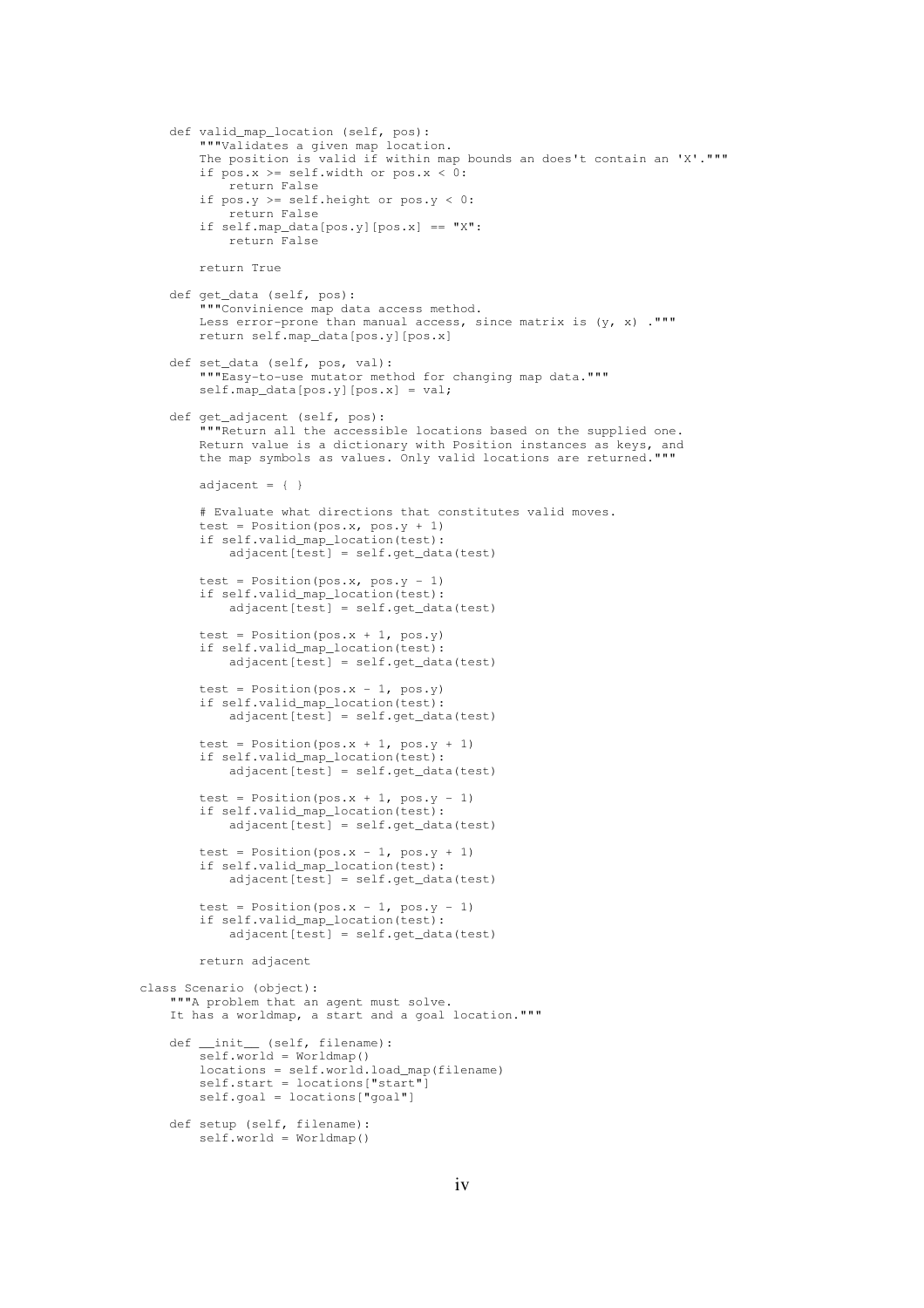```
locations = self.world.load map(filename)
         self.start = locations["start"]
         self.goal = locations["goal"]
class Agent (object):
      ""An path-finding A*-based agent."""
        def __init__ (self):
         \overline{\text{self.open}} = []        self.closed = []
         self. task = None        self.location = None
                 self.iterations = 0
                 self.path = []
                 self.cost_function = self.cost_simple
                 self.heuristic_function = self.heuristic_manhattan
                 self.smooth_path = False
                 self.dir_penalty_cost = 30
        def setup (self, task):
                  """Initializes the agent to work with the supplied task."""
                 self.open = []
                 self.closed = []
                 self.task = task
                 self.location = task.start
                 initial_node = Graphnode()
                 initial_node.location = self.location
                 initial_node.parent = initial_node
                 self.open.append(initial_node)
                 self.iterations = 0
                 self.path = []
                 # If it is a weighted map, use cost_weighted, else cost_simple
                 if self.task.world.map_type == "weighted":
                         self.cost_function = self.cost_weighted
                 else:
                          self.cost_function = self.cost_simple
                 self.heuristic_function = self.heuristic_manhattan
                 self.smooth_path = False
        def heuristic_manhattan (self, loc):
         return math.fabs(self.task.goal.x - loc.x) + math.fabs(self.task.goal.y -
loc.y)
        def heuristic_straight_line (self, loc):
         return math.hypot(self.task.goal.x - loc.x, self.task.goal.y - loc.y)
        def cost_simple (self, node):
                  """Returns the length of the current path to the start (root) node."""
         cost = 0        tmp = node
         while tmp.location != self.task.start:
                         tmp = tmp.parent
              cost = cost + 1        return cost
        def cost_weighted (self, node):
                 """Returns the cost of the current path, for a weighted map."""
         cost = 0        tmp = node
                 while tmp.location != self.task.start:
                          cur_par = int(self.task.world.get_data(tmp.parent.location))
                          cur_val = int(self.task.world.get_data(tmp.location))
              cost = cur\_par - cur\_valtmp = tmp.parent        return cost
        def direction_penalty (self, cur_node, test_node):
                 """Return the directional penalty for using 'node' as a successor.
                 This method creates a vector A from the current and it's parent node,
                 as well as a vector B from the current node and 'node'. The returned
```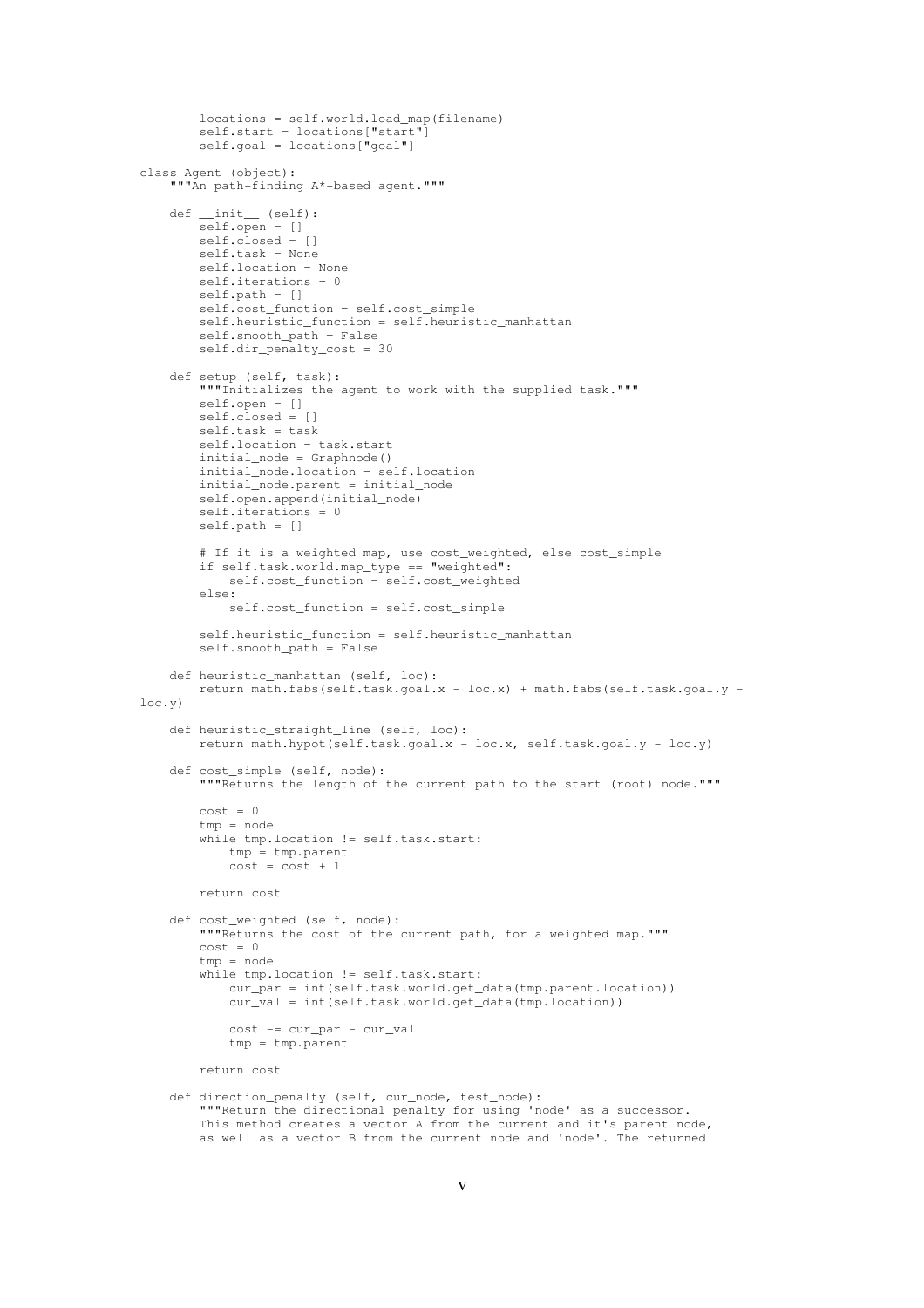```
        cost is the dot product of those two vector."""
                 if test_node.location == cur_node.location:
                          raise ValueError("Testing a node against itself.")
                 if cur_node.parent == cur_node:
                          return 0
                 # Create the vectors    
         vec_a = cur_node.location - cur_node.parent.location
                 vec_b = cur_node.location  test_node.location
        # Hacked up dot product.
#if (vec_a.x * vec_b.x + vec_a.y * vec_b.y != 0):
                 #    return 3;
                 #else:
                 #    return 0;
        if vec_a != vec_b:
            print "penalty!"
                          return self.dir_penalty_cost
                 print "no penalty!"
                 return 0
        def get_path (self, node):
                  """Builds a list of all nodes from the root node to the referred."""
                 path = []
                 tmpnode = node
                 while tmpnode.location != self.task.start:
                          path.append(tmpnode)
                          tmpnode = tmpnode.parent
                 return path
        def think (self, verbose = False):
        """The main solving iteration method.
        Call this repeatedly in order to solve the current task.
                 The return value tells you wether the task is currently unsolved,
                 successfuly solved, or unsolvable."""
         # If the open list is exhausted, we have failed utterly...
                 if len(self.open) == 0:
                          return NO_SOLUTION_EXISTS
         # Sort the candidate nodes depending on f()-value.
                 self.open.sort()
                 if verbose == True:
                          print "The open list:"
                          for i in self.open:
                                  print i
         cur\_node = self.open.pop(0)        if verbose == True:
            print "The closed list:"
                          for i in self.closed:
                                  print i
                 # If the node is the goal node, return success after storing path.
                 self.location = cur_node.location
                 self.closed.append(cur_node)
                 if self.location == self.task.goal:
                          self.path = self.get_path(cur_node)
                          return SOLUTION_FOUND
                 # Get all adjacent nodes from the map.
                 adjacent = self.task.world.get_adjacent(cur_node.location)
                 # Encapsulate each one in a Grapnode, and add the costs and heuristics.
         nodes = []        for adj_loc in adjacent:
                          new_node = Graphnode()
                          new_node.parent = cur_node
                          new_node.location = adj_loc
```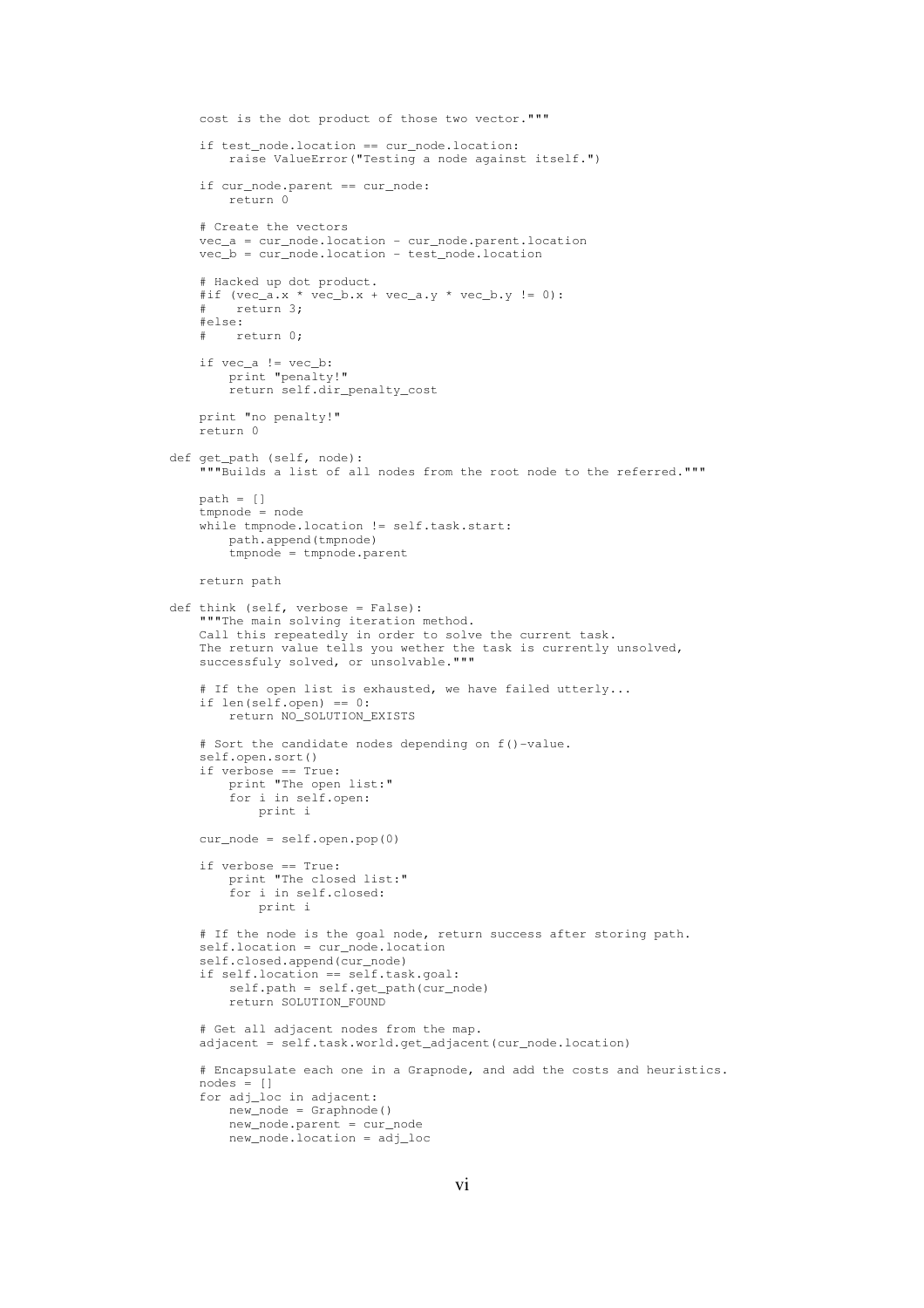```
            if self.smooth_path == True:
                new_node.g = self.cost_function(new_node) +
self.direction_penalty(cur_node, new_node)
                            else:
                                      new_node.g = self.cost_function(new_node)
                            new_node.h = self.heuristic_function(adj_loc)
                new\_node.f = new\_node.g + new\_node.h            nodes.append(new_node)
                   for node in nodes:
                            in_open = False
                in closed = False            # If this node is already in the open list, ignore it.
                            for o in self.open:
                                      if o.location == node.location:
                                               in_open = True
                                                break
                            # If in 'closed' and new is cheaper, update 'parent' and 'g'.
                            for c in self.closed:
                                      if c.location == node.location:
                                                in_closed = True
                                                break
                            if not in_closed and not in_open:
                                      self.open.append(node)
                   self.iterations = self.iterations + 1
                  return SOLUTION_PENDING
         def show (self):
                    """Prints the current state of the agent's task solving progress."""
                  print "Iteration #%d" % self.iterations
                   # Print lines one by one, check if the location has any data about it
           # in any of the lists, or is a special location (start, goal, agent).
           # If it is any such location, print a special symbol.
                   for y, row in enumerate(self.task.world.map_data):
                            line = ""
                            replacement = ""
                for x, symbol in enumerate(row):
                                      replacement = symbol
                      cur_ppos = Position(x, y)
                                      if cur_pos == self.task.goal:
                           replacement = "E"elif cur_{pos} == self.task.start:replacement = "S"                elif cur_pos == self.location:
                                               replacement = "A"
                                      else:
                                                for i in self.open:
                                                         if i.location == cur_pos:
                                      replacent = "+"                            continue
                                                for i in self.closed:
                                                         if i.location == cur_pos:
                                       replacent = "-"                            continue
                                                for i in self.path:
                                                          if i.location == cur_pos:
                                       replacement = "o"                            continue
                                      line = line + replacement
```
print line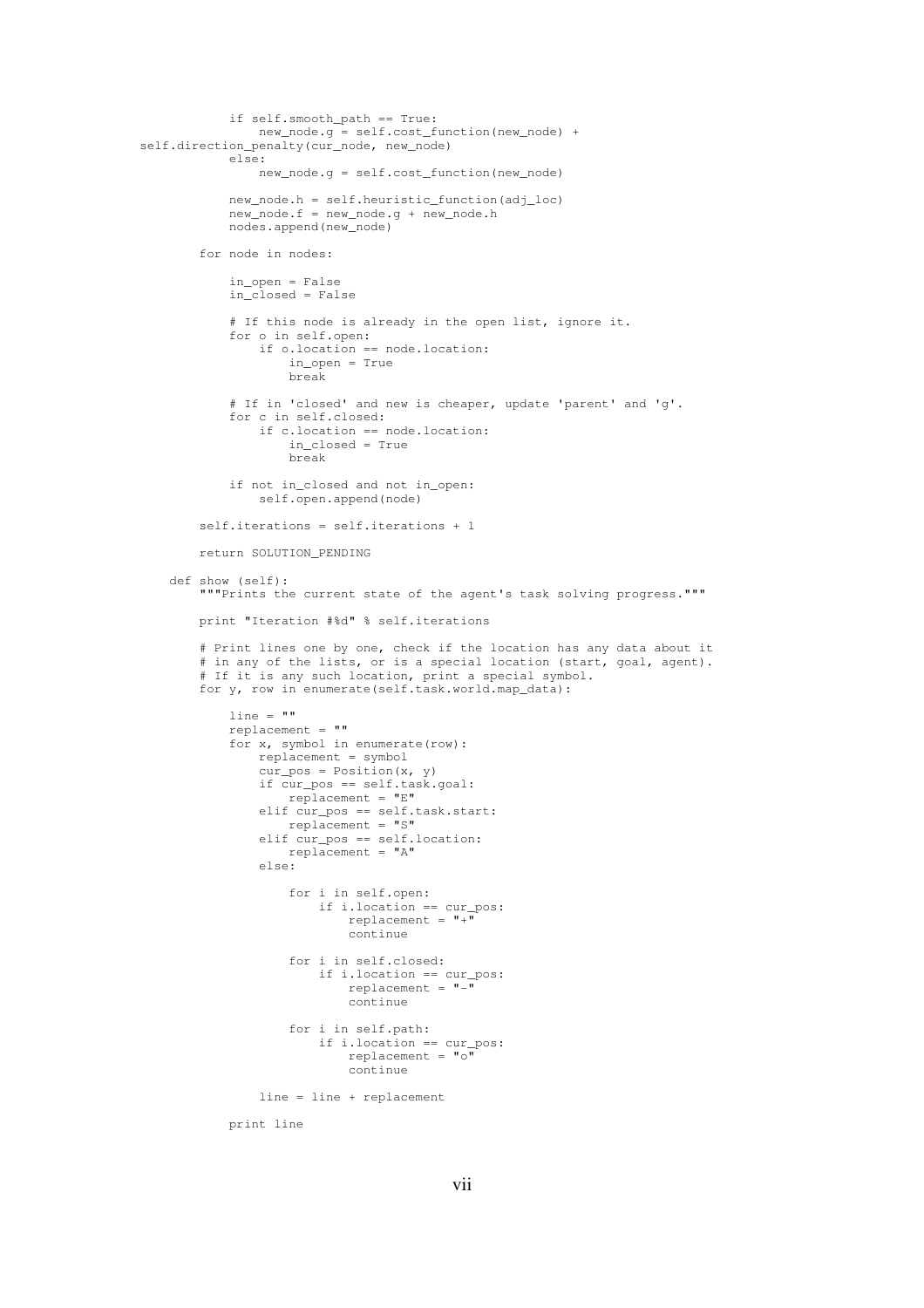```
        # Print explanatory string to please the user.
        print "+ (open) - (closed) \circ (final path)'
### Main script start ###
try:
    print "Using map file: \"%s\"" % sys.argv[1]
except IndexError:
       print "Error: Please supply a map filename as argument to this script."
try:
    myscenario = Scenario(sys.argv[1])except IOError:
   .<br>print "Error: Unable to open map: \"%s\"" % sys.argv[1]
mvacent = Agent()myagent.setup(myscenario)
print "\nSelect simulation speed/visualization:\n"
print "1. Interactive: Redraw and wait after each succession."
print "2. Automatic: Full speed, no drawing until solution has been found."
mode = get_user_integer("\nWhat mode do you wish to use? (default: Interactive): ")
# Allow the user to select what heuristic function the agent should use.
print "\nSelect the agent's heuristic function:\n"
print "1. Manhattan distance"
print "2. Straight line distance"
heuristics = { 1 : myagent.heuristic_manhattan, 2 : myagent.heuristic_straight_line }
heur = get_user_integer("\nWhich heuristic do you want to use? (default: Manhattan):
")
myagent.heuristic_function = heuristics[heur]
# Allow user to select optional features.
print "\nSelect extra features to use:\n"
print "1. Default (no extra features enabled)"
print "2. Straight path generation"
feat = get_user_integer("What features do you want to enable? (default: None) ")
if feat == 2:
        myagent.smooth_path = True
        # Allow custom directional weighting.
        myagent.dir_penalty_cost = get_user_integer("Enter the penalty for a nonstraight
path (default = 1): ");
print 
myagent.show()
raw_input("\nPress [enter] to begin simulation...")
# Loop until we have solved the stuff, or it b0rks completely.
ref = 0usercounter = 0while ret == SOLUTION PENDING:
    ret = myagent.think()    if mode == 1 and usercounter == 0:
               myagent.show()
                usercounter = get_user_integer("\nNumber of iterations to run non-
interactively (default = 1) \ldots ")
usercounter = usercounter - 1
myagent.show()
if ret == NO_SOLUTION_EXISTS:
       print "A solution could not be obtained for this problem."
elif ret == SOLUTION_FOUND:
        print "A solution was found after %d iterations." % myagent.iterations
        print "Final path has %d nodes." % len(myagent.path)
```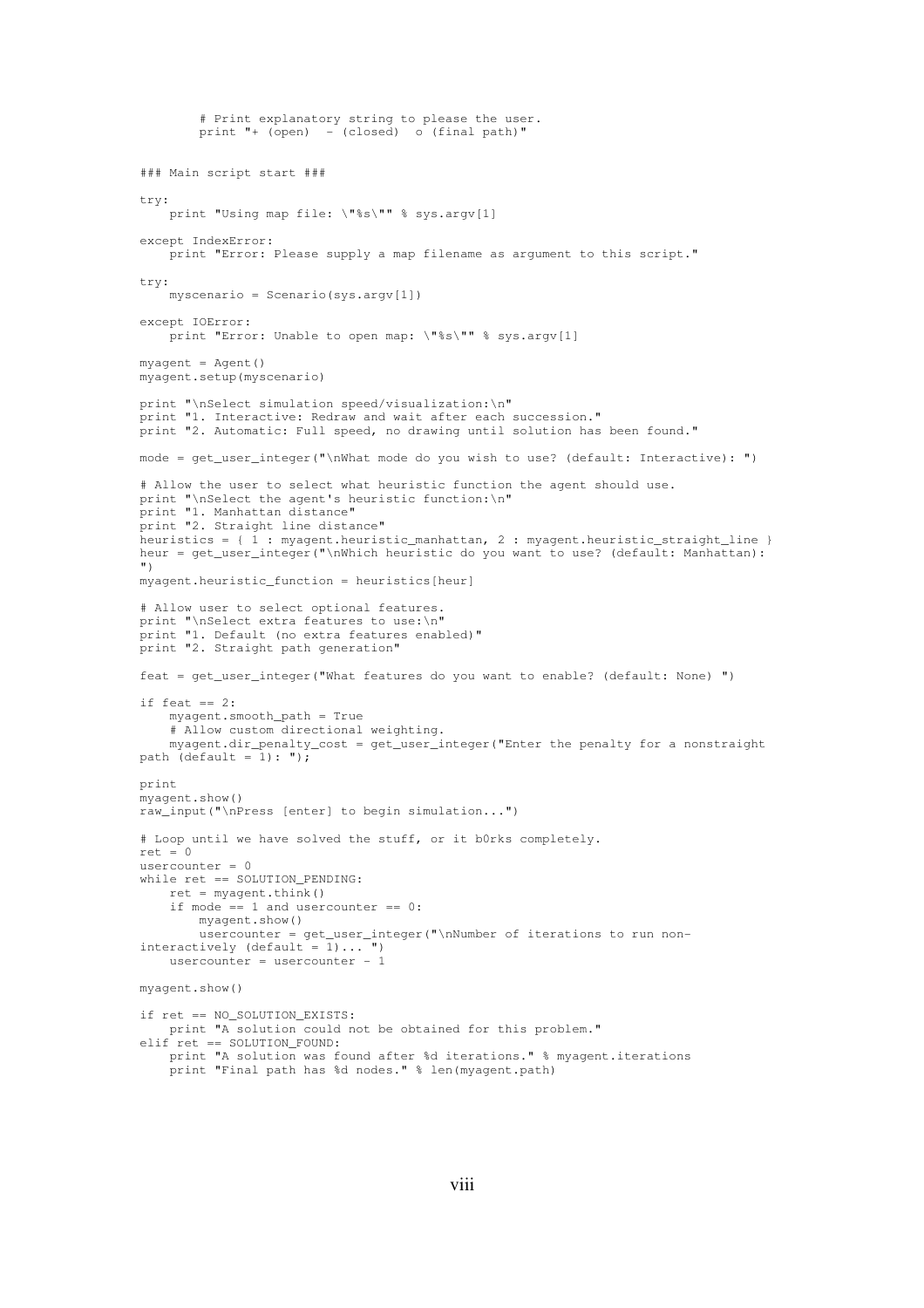## **Appendix B**

The source code to the map conversion program.

```
#!/usr/bin/python
import sys
import random
inputfile = open(sys.argv[1], "r")outputfile = open(sys.argv[2], "w")line = "for line in inputfile.readlines():
        newline = ""
        for j in range(len(line)):
                 mapsymbol = line[j]
         if mapsymbol == " " :newsymbol = str(range, random.random(1, 9))        else:
                         newsymbol = mapsymbol
                 newline += newsymbol
        outputfile.write(newline)
inputfile.close()
outputfile.close()
```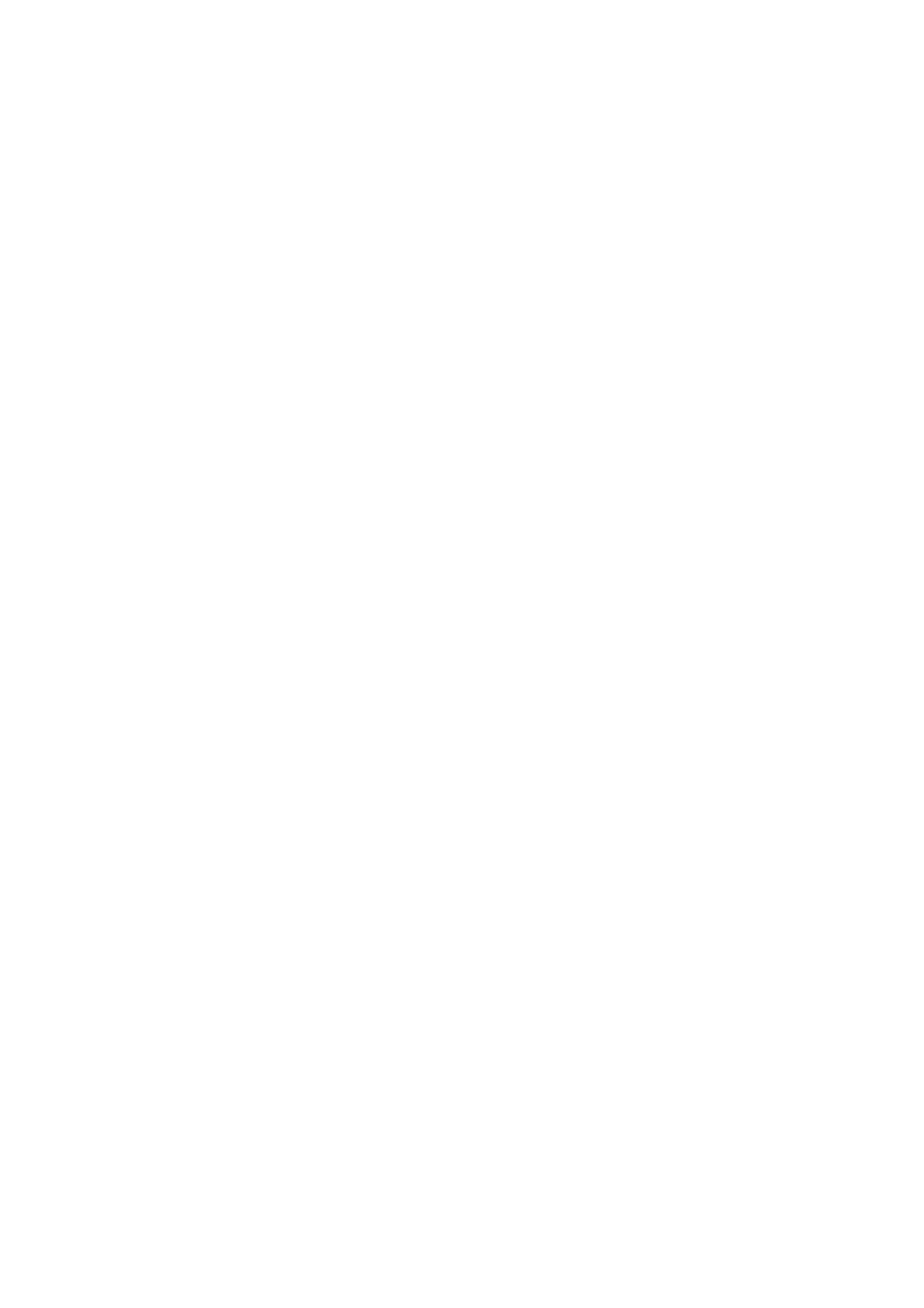## **Appendix C**

Source code excerpt from older version of program.

```
def load_map (self, filename):
         """This is a simple map parser (hack is a more proper name).
    Based on a read-by-line approach. It can handle both DOS, UNIX and MAC-
        formatted files, and tries to work out if the user is supplying us
    with malformed data. It returns a dictionary with the loaded map's start
    and goal positions."""
        self.filename = filename
        inputfile = open(self.filename, "r")
    # Create the map object (just a list). We set it to 'None' if no
    # map has been loaded (in the constructur, '__init__').
        self.map_data = []
    stuff = \{\ )    weights = ("1", "2", "3", "4", "5", "6", "7", "8", "9")
        for i in range (0, 2):
                 # Read a line, split by '=', clean up and interpret.
         \lim_{n \to \infty} inputfile.readline()
                 parts = line.split('=')
                 clean_parts = []
                 for j in parts:
                          clean_parts.append(j.strip())
                 if clean_parts[0] == "height":
             self. height = int(clean\_parts[1])        elif clean_parts[0] == "width":
            self.width = int(clean_parts[1])
        num_ignored = 0 # Use this to keep track of ignored symbols.
        for i in range(self.height):
                 line = inputfile.readline()
         newline = 1        for j in range(len(line)):
                          # 'i' indicates the current row, 'j' indicates the current
            # column. We'll assign the current symbol (or "token") to
            # 'mapsymbol' for convenience.
              mapsymbol = line[j]            # Strip out any newline symbols, but keep a note of it.
              if mapsymbol == '\n '\n' or mapsymbol == '\r:
                                  num_ignored = 1 + num_ignored
                                  continue
                          # If we are not sensitive about case in the input stream,
                          # just transform all tokens to uppercase. The internal map
              # is always in uppercase.
                          if not self.case_sensitive:
                  mapsymbol = mapsymbol.upper()            # When we get the first map symbol which isn't an blocked
                          # square, start or goal square, we can determine map type.
            if self.map_type == None:
                #print "symbol \"%s\"" % mapsymbol
                if mapsymbol != "X" and mapsymbol != "S" and mapsymbol != "E":
                       if mapsymbol == " ":
                                                    self.map_type = "binary"
                                           elif mapsymbol in weights:
                                                    self.map_type = "weighted"
                                           else:
                                                    raise ValueError("Map type could not be detected.")
                          # This is kinda ugly at first sight, but it's very flexible
              # if I'd want to change the format of the internal map.
                          # This is a full substitution/action table for input stream
                          # tokens.
```